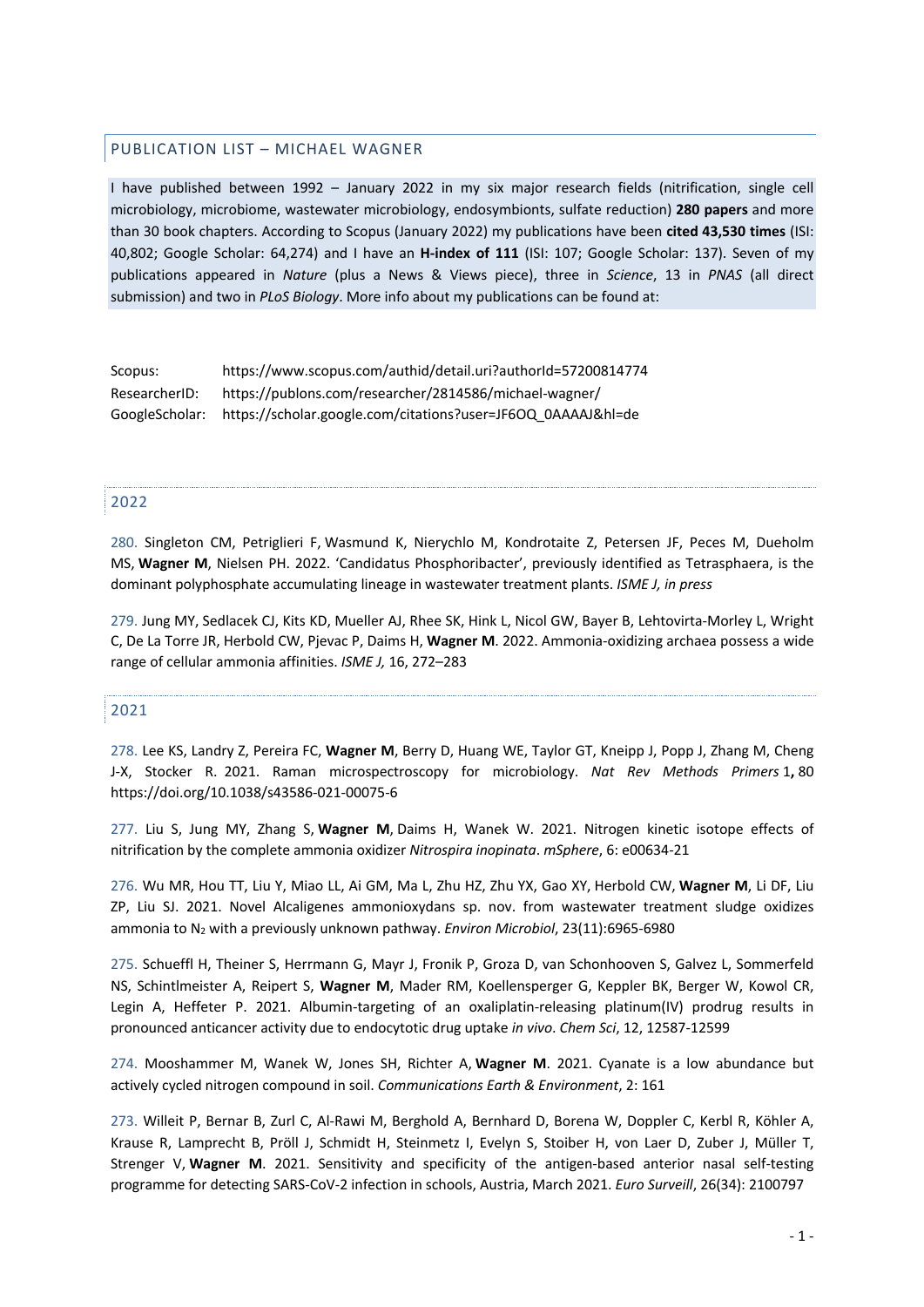272. Mayerhofer W, Schintlmeister A, Dietrich M, Gorka S, Wiesenbauer J, Martin V, Gabriel R, Reipert S, Weidinger M, Clode P, **Wagner M**, Woebken D, Richter A, Kaiser C. 2021. Recently photoassimilated carbon and fungal-delivered nitrogen are spatially correlated at the cellular scale in the ectomycorrhizal tissue of Fagus sylvatica. *New Phytol*, 232(6): 2457-2474

271. Wasmund K, Pelikan C, Schintlmeister A, **Wagner M**, Watzka M, Richter A, Bhatnagar A, Noel A, Hubert CRJ, Rattei T, Hofmann T, Hausmann B, Herbold CW, Loy A. 2021. Genomic insights into diverse bacterial taxa that degrade extracellular DNA in marine sediments. *Nat Microbiol*, 6: 885–898

270. Paredes GF, Viehboeck T, Lee R, Palatinszky M, Mausz MA, Reipert S, Schintlmeister A, Maier A, Volland JM, Hirschfeld C, **Wagner M**, Berry D, Markert S, Bulgheresi S, König L. 2021. Anaerobic Sulfur Oxidation Underlies Adaptation of a Chemosynthetic Symbiont to Oxic-Anoxic Interfaces. *mSystems*, 3: e0118620

269. Neuditschko B, Legin AA, Baier D, Schintlmeister A, Reipert S, **Wagner M**, Keppler BK, Berger W, Meier-Menches SM, Gerner C. 2021. Interaction with ribosomal proteins accompanies stress induction of the anticancer metallodrug BOLD-100/KP1339 in the endoplasmic reticulum. *Angew Chem Int Ed Engl*, 60: 5063- 5068

268. Willeit P, Krause R, Lamprecht B, Berghold A, Hanson B, Stelzl E, Stoiber H, Zuber J, Heinen R, Köhler A, Bernhard D, Borena W, Doppler C, von Laer D, Schmidt H, Pröll J, Steinmetz I, **Wagner M**. 2021. Prevalence of RT-qPCR-detected SARS-CoV-2 infection at schools: First results from the Austrian School-SARS-CoV-2 prospective cohort study. *The Lancet Regional Health - Europe*, 5: 100086

267. Lee KS, Pereira FC, Palatinszky M, Behrendt L, Alcolombri U, Berry D, **Wagner M**, Stocker R. 2021. Optofluidic Raman-activated cell sorting for targeted genome retrieval or cultivation of microbial cells with specific functions. *Nat Protoc,* 16: 634-676

266. Mooshammer M, Kitzinger K, Schintlmeister A, Ahmerkamp S, Nielsen JL, Nielsen PH, **Wagner M**. 2021. Flow-through stable isotope probing (Flow-SIP) minimizes cross-feeding in complex microbial communities. *ISME J*, 15: 348-353

265. Mueller AJ, Jung MY, Strachan CR, Herbold CW, Kirkegaard RH, **Wagner M**, Daims H. 2021. Genomic and kinetic analysis of novel *Nitrospinae* enriched by cell sorting. *ISME J,* 15: 732-745

264. Legin AA, Schintlmeister A, Sommerfeld NS, Eckhard M, Theiner S, Reipert S, Strohofer D, Jakupec MA, Galanski M, **Wagner M**, Keppler BK. 2021. Nano-scale imaging of dual stable isotope labeled oxaliplatin in human colon cancer cells reveals the nucleolus as a putative node for therapeutic effect. *Nanoscale Adv*, 3: 249-262

## 2020

263. Pereira FC, Wasmund K, Cobankovic I, Jehmlich N, Herbold CW, Lee KS, Sziranyi B, Vesely C, Decker T, Stocker R, Warth B, von Bergen M, **Wagner M**, Berry D. 2020. Rational design of a microbial consortium of mucosal sugar utilizers reduces *Clostridiodes difficile* colonization. *Nat Commun*, 1: 5104

262. Waite DW, Chuvochina M, Pelikan C, Parks DH, Yilmaz P, **Wagner M**, Loy A, Naganuma T, Nakai R, Whitman WB, Hahn MW, Kuever J, Hugenholtz P. 2020. Proposal to reclassify the proteobacterial classes *Deltaproteobacteria* and *Oligoflexia*, and the phylum *Thermodesulfobacteria* into four phyla reflecting major functional capabilities. *Int J Syst Evol Microbiol,* 70: 5972-6016

261. Lukumbuzya M, Kristensen JM, Kitzinger K, Pommerening-Roser A, Nielsen PH**, Wagner M**, Daims H, Pjevac P. 2020. A refined set of rRNA-targeted oligonucleotide probes for *in situ* detection and quantification of ammonia-oxidizing bacteria. *Water Res*, 186: 116372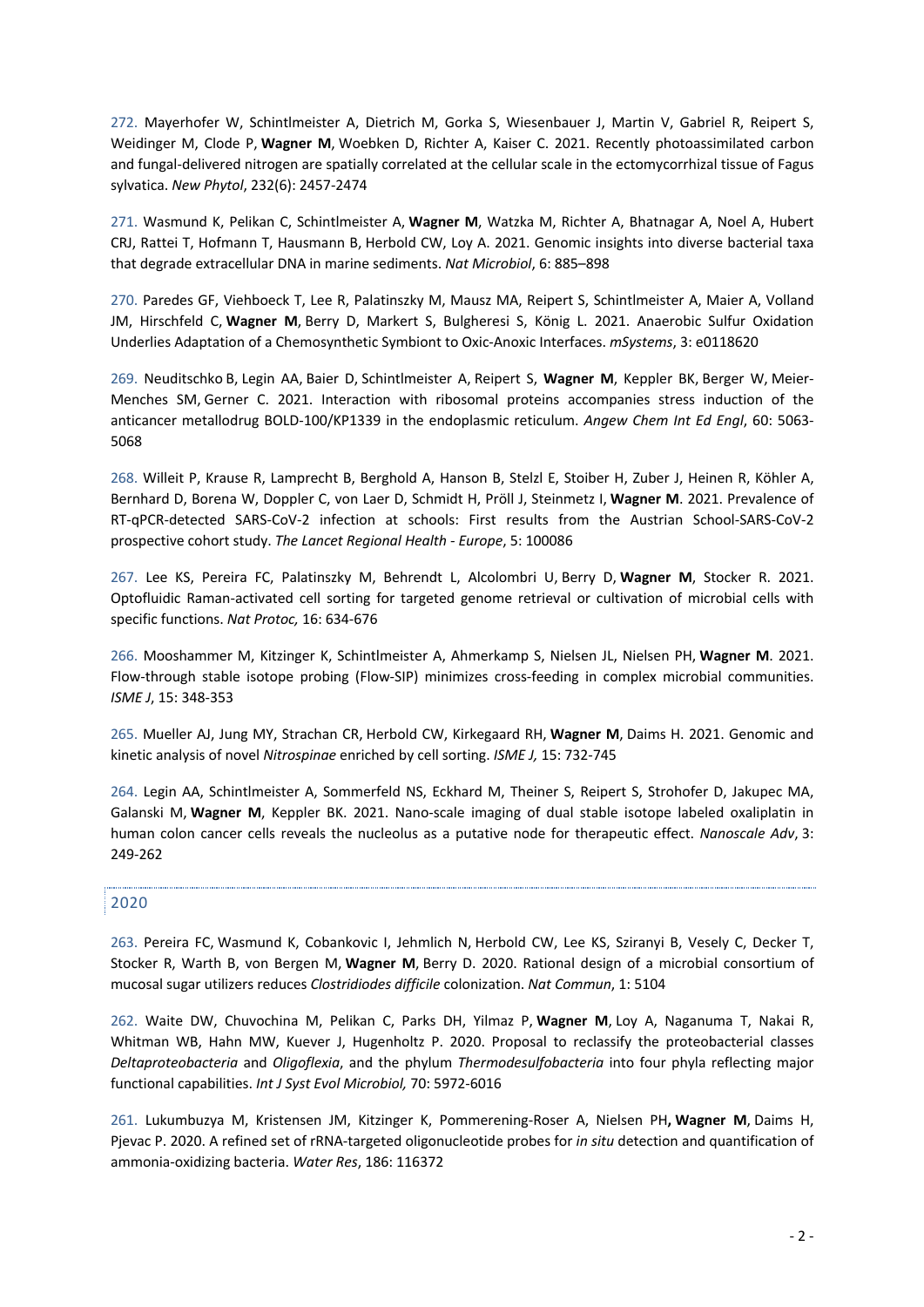260. Séneca J, Pjevac P, Canarini A, Herbold CW, Zioutis C, Dietrich M, Simon E, Prommer J, Bahn M, Pötsch EM, **Wagner M**, Wanek W, Richter A. 2020. Composition and activity of nitrifier communities in soil are unresponsive to elevated temperature and CO, but strongly affected by drought. *ISME J,* 14: 3038–3053

259. Daebeler A, Kitzinger K, Koch H, Herbold CW, Steinberger M, Schwarz J, Zechmeister T, Karst S, Albertsen M, Nielsen PH, **Wagner M**, Daims H. 2020. Exploring the upper pH limits of nitrite oxidation: diversity, ecophysiology, and adaptive traits of haloalkalitolerant *Nitrospira*. *ISME J*, 14: 2967–2979

258. Murray AE, Freudenstein J, Gribaldo S, Hatzenpichler R, Hugenholtz P, Kämpfer P, Konstantinidis KT, Lane CE, Papke RT, Parks DH, Rosselló-Móra R, Stott MB, Sutcliffe IC, Thrash JC, Venter SN, Whitman WB, Acinas SG, Amann RI, Anantharaman K, Armengaud J, Baker BJ, Barco RA, Bode HB, Boyd ES, Brady CL, Carini P, Chain PSG, Colman DR, DeAngelis KM, Asuncion de los Rios M, Estrada-de los Santos P, Dunlap CA, Eisen JA, Emerson D, Ettema TJG, Eveillard D, Girguis PR, Hentschel U, Hollibaugh JT, Hug LA, Inskeep WP, Ivanova EP, Klenk HP, Li WJ, Lloyd KG, Löffler FE, Makhalanyane TP, Moser DP, Nunoura T, Palmer M, Parro V, Pedrós-Alió C, Probst AJ, Smits THM, Steen AD, Steenkamp ET, Spang A, Stewart FJ, Tiedje JM, Vandamme P, **Wagner M**, Wang FP, Hedlund BP, Reysenbach AL. 2020. Roadmap for naming uncultivated Archaea and Bacteria. *Nature Microbiol*, 8: 987-994

257. Lee KS, **Wagner M**, Stocker R. 2020. Raman-based sorting of microbial cells to link functions to their genes. *Microb Cell*, 3: 62-65

256. Berg G, Rybakova D, Fischer D, Cernava T, Champomier-Vergès MC, Charles T, Chen X, Cocolin L, Eversole K, Herrero-Corral G, Kazou M, Kinkel L, Lange L, Lima N, Loy A, Macklin JA, Maguin E, Mauchline T, McClure R, Mitter B, Ryan M, Sarand I, Smidt H, Schelkle B, Roume H, Kiran SG, Selvin J, de Souza RSC, van Overbeek L, Singh B, **Wagner M**, Walsh A, Sessitsch A, Schloter M. 2020. Microbiome definition re-visited: old concepts and new challenges. *Microbiome*, 1: 103

255. Kitzinger K, Marchant HK, Bristow LA, Herbold CW, Padilla CC, Kidane AT, Littmann S, Daims H, Pjevac P, Stewart FJ, **Wagner M**, Kuypers MMM. 2020. Single cell analyses reveal contrasting life strategies of the two main nitrifiers in the ocean. *Nat Commun*, 11: 767

254. Sedlacek C, Giguere A, Dobie M, Mellbye B, Ferrell R, Woebken D, Sayavedra-Soto L, Bottomley P, Daims H, **Wagner M**, Pjevac P. 2020. Transcriptomic response of *Nitrosomonas europaea* transitioned from ammoniato oxygen-limited steady-state growth. mSystems, doi: 10.1128/mSystems.00562-19

253. Gwak J-H, Jung M-Y, Honga H, Kima J-G, Quanc Z-X, Reinfelderd JR, Spasove E, Neufeld JD, **Wagner M**, Rhee S-K. 2020. Archaeal nitrification is constrained by copper complexation with organic matter in municipal wastewater treatment plants. *ISME J,* 2: 335-346

### 2019

252. Bale NJ, Palatinszky M, Rijpstra WIC, Herbold CW, **Wagner M**, Damste JSS. 2019. The membrane lipid composition of the moderately thermophilic ammonia-oxidizing archaeon *Ca.* Nitrosotenuis uzonensis at different growth temperatures. *Appl Environ Microbiol*, 85: (20) e01332-19

251. Kjeldsen KU, Schreiber L, Thorup CA, Boesen T, Bjerg JT, Yang T, Dueholm MS, Larsen S, Risgaard-Petersen N, Nierychlof M, Schmid M, Bøggildd A, van de Vossenbergh J, Geelhoedi JS, Meysman FJR, **Wagner M**, Nielsen PH, Nielsen LP, Schramm A. 2019. On the evolution and physiology of cable bacteria. *Proc Natl Acad Sci U S A*, 116: 19116-19125

250. Wang B, Qin W, Ren Y, Zhou X, Jung MY, Han P, Eloe-Fadrosh EA, Li M, Zheng Y, Lu L, Yan X, Ji J, Liu Y, Liu L, Heiner C, Hall R, Martens-Habbena W, Herbold CW, Rhee SK, Bartlett DH, Huang L, Ingalls AE, **Wagner M**, Stahl DA, Jia Z. 2019. Expansion of *Thaumarchaeota* habitat range is correlated with horizontal transfer of ATPase operons. *ISME J*, 13: 3067–3079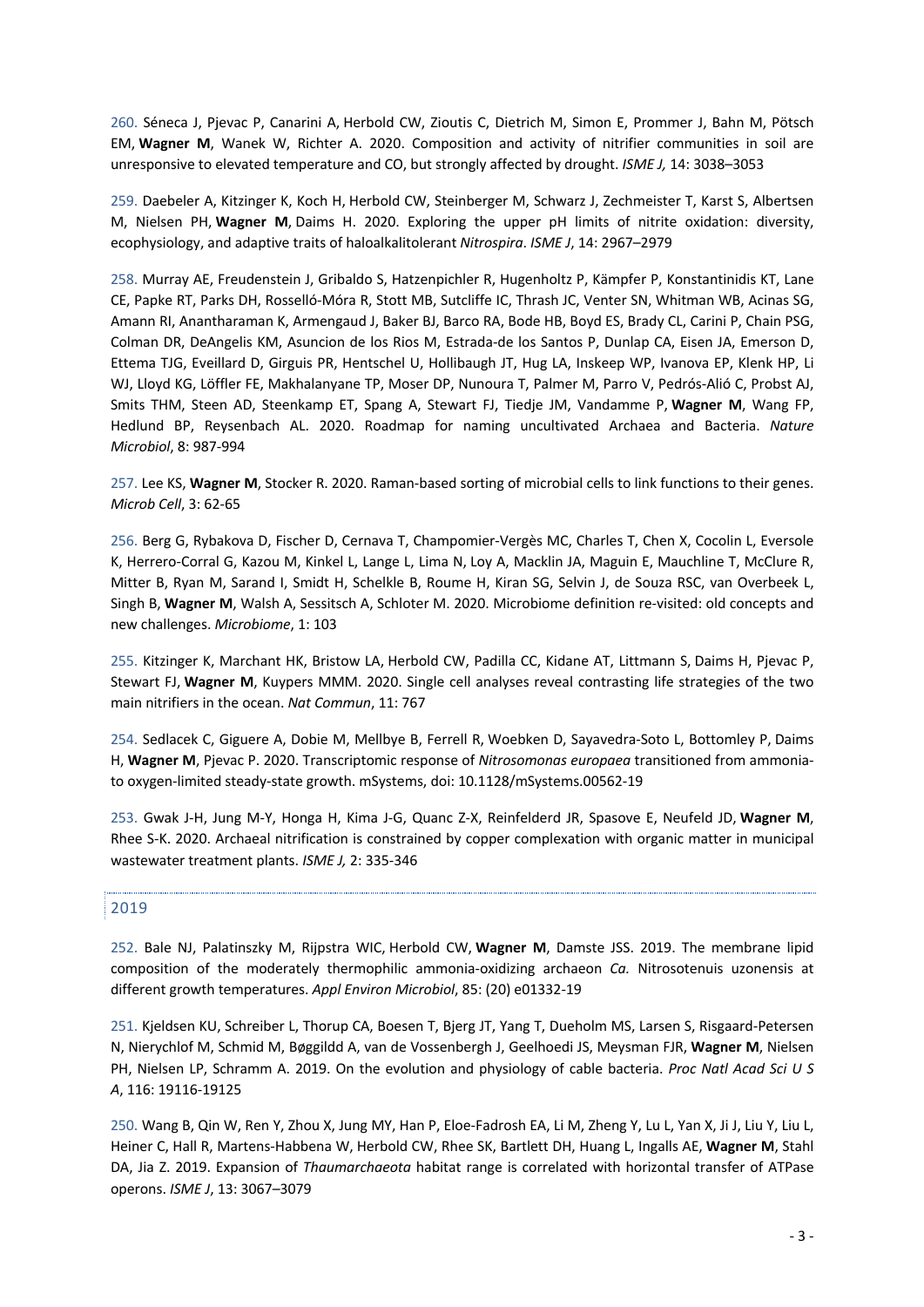249. Han P, Yu Y, Zhou L, Tian Z, Li Z, Hou L, Liu M, Wu Q, **Wagner M**, Men Y. 2019. Specific micropollutant biotransformation pattern by the comammox bacterium *Nitrospira inopinata*. *Environ Sci Technol*, 15: 8695- 8705

248. Moeller FU, Webster NS, Herbold CW, Behnam F, Domman D, Albertsen M, Mooshammer M, Markert S, Turaev D, Becher D, Rattei T, Schweder T, Richter A, Watzka M, Nielsen PH, **Wagner M**. 2019. Characterization of a thaumarchaeal symbiont that drives incomplete nitrification in the tropical sponge *Ianthella basta*. *Environ. Microbiol*, 21: 3831-3854

247. Jung MY, Gwak JH, Rohe L, Giesemann A, Kim JG, Well R, Madsen EL, Herbold CW, **Wagner M**, Rhee SK. 2019. Indications for enzymatic denitrification to N2O at low pH in an ammonia-oxidizing archaeon. *ISME J*, 13: 2633-2638

246. Zhou LJ, Han P, Yu Y, Wang B, Men Y, **Wagner M**, Wu QL. 2019. Cometabolic biotransformation and microbial-mediated abiotic transformation of sulfonamides by three ammonia oxidizers. *Water Res*, 159: 444- 453

245. Wu L, Ning D, Zhang B, Li Y, Zhang P, Shan X, Zhang Q, Brown M, Li Z, Van Nostrand JD, Ling F, Xiao N, Zhang Y, Vierheilig J, Wells GF, Yang Y, Deng Y, Tu Q, Wang A, Zhang T, He Z, Keller J, Nielsen PH, Alvarez PJJ, Criddle CS, **Wagner M**, Tiedje JM, He Q, Curtis TP, Stahl DA, Alvarez-Cohen L, Rittmann BE, Wen X, Zhou J. 2019. Global diversity and biogeography of bacterial communities in wastewater treatment plants. *Nat Microbiol*, 7: 1183-1195

244. Gorka S, Dietrich M, Mayerhofer W, Gabriel R, Wiesenbauer J, Martin V, Zheng Q, Imai B, Prommer J, Weidinger M, Schweiger P, Eichorst SA, **Wagner M**, Richter A, Schintlmeister A, Woebken D, Kaiser C. 2019. Rapid transfer of plant photosynthates to soil bacteria via ectomycorrhizal hyphae and its interaction with nitrogen availability. *Front Microbiol*, 10: 168

243. Lee KS, Palatinszky M, Pereira FC, Nguyen J, Fernandez VI, Mueller AJ, Menolascina F, Daims H, Berry D, **Wagner M**, Stocker R. 2019. An automated Raman-based platform for the sorting of live cells by functional properties. *Nat Microbiol*, 6: 1035-1048

242. Fernando EY, McIlroy SJ, Nierychlo M, Herbst FA, Petriglieri F, Schmid MC, **Wagner M**, Nielsen JL, Nielsen PH. 2019. Resolving the individual contribution of key microbial populations to enhanced biological phosphorus removal with Raman-FISH. *ISME J*, 3: 1933-1946

241. Tveit AT, Hestnes AG, Robinson SL, Schintlmeister A, Dedysh SN, Jehmlich N, von Bergen M, Herbold CW, **Wagner M**, Richter A, Svenning MM. 2019. Widespread soil bacterium that oxidizes atmospheric methane. *Proc. Natl. Acad. Sci. U.S.A.*, 116: 8515-8524

240. Kits KD, Jung MY, Vierheilig J, Pjevac P, Sedlacek CJ, Liu S, Herbold C, Stein LY, Richter A, Wissel H, Brüggemann N, Wagner M, Daims H. 2019. Low yield and abiotic origin of N<sub>2</sub>O formed by the complete nitrifier *Nitrospira inopinata*. *Nat Commun*, 1: 1836

239. Schneider S, Schintlmeister A, Becana M, **Wagner M**, Woebken D, Wienkoop S. 2019. Sulfate is transported at significant rates through the symbiosome membrane and is crucial for nitrogenase biosynthesis. *Plant Cell Environ*, 4: 1180-1189

238. Weiss R, Palatinszky M, **Wagner M**, Niessner R, Elsner M, Seidel M, Ivleva NP. 2019. Surface-enhanced Raman spectroscopy of microorganisms: Limitations and applicability on the single-cell level, *Analyst*, 3: 943- 953

237. Kitzinger K, Padilla CC, Marchant HK, Hach PF, Herbold CW, Kidane AT, Könneke M, Littmann S, Mooshammer M, Niggemann J, Petrov S, Richter A, Stewart FJ, **Wagner M**, Kuypers MMM, Bristow LA. 2019.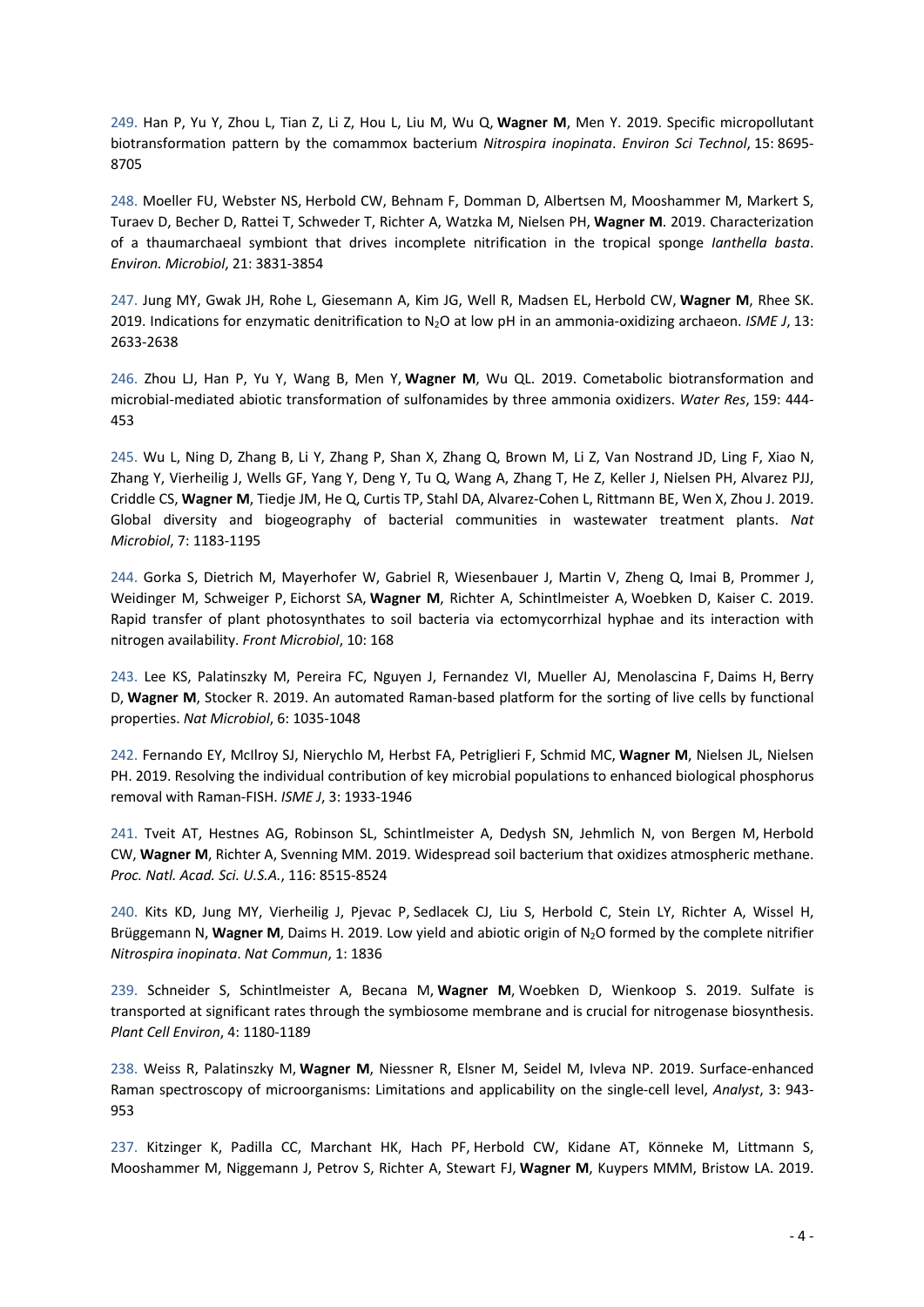Cyanate and urea are substrates for nitrification by thaumarchaeota in the marine environment. *Nat Microbiol*, 2: 234-243

2018

236. Zumstein MT, Schintlmeister A, Nelson TF, Baumgartner R, Woebken D, **Wagner M**, Kohler H-PE, McNeill K, Sander M. 2018. Biodegradation of synthetic polymers in soils: Tracking carbon into CO<sub>2</sub> and microbial biomass. *Science Advances*, 4: eaas9024

235. Bjerg JT, Boschker HTS, Larsen S, Berry D, Schmid M, Millo D, Tataru P, Meysman FJR, **Wagner M**, Nielsen LP, Schramm A. 2018. Long-distance electron transport in individual, living cable bacteria. *Proc Natl Acad Sci U S A*, 115: 5786-5791

234. Reese A, Pereira F, Schintlmeister A, Berry D, **Wagner M**, Hale L, Wu A, Jiang S, Durand H, Zhou X, Premont R, Diehl AM, O'Connell T, Alberts S, Kartzinel T, Pringle R, Dunn R, Wright J, and David L. 2018. Microbial nitrogen limitation in the mammalian large intestine. *Nat Microbiol*, 12: 1441-1450

233. Kitzinger K, Koch H, Lücker S, Sedlacek CJ, Herbold C, Schwarz J, Daebeler A, Mueller AJ, Lukumbuzya M, Romano S, Leisch N, Karst SM, Kirkegaard R, Albertsen M, Nielsen PH, **Wagner M**, Daims H. 2018. Characterization of the first "*Candidatus* Nitrotoga" isolate reveals metabolic versatility and separate evolution of widespread nitrite-oxidizing bacteria. *mBio*, 9: e01186-18

232. Yu Y, Han P, Zhou L-J, Li Z, **Wagner M**, Men Y. 2018. Ammonia monooxygenase-mediated cometabolic biotransformation and hydroxylamine-mediated abiotic transformation of micropollutants in an AOB/NOB coculture. *Environ. Sci. Technol.* 52: 9196-9205

231. Daims H, **Wagner M**. 2018. *Nitrospira*. *Trends Microbiol*, 5: 462-463

230. Webster NS, **Wagner M**, Negri AP. 2018. Microbial conservation in the Anthropocene. *Environ. Microbiol*, 6: 1925-1928

229. Hausmann B, Pjevac P, Schreck K, Herbold CW, Daims H, **Wagner M**, Loy A. 2018. Draft genome sequence of *Telmatospirillum siberiense* 26-4b1T, an acidotolerant peatland alphaproteobacterium potentially involved in sulfur cycling. *Genome Announc*, 6 (4) e01524-17

228. Volland J-M, Schintlmeister A, Zambalos H, Reipert S; Mozetič P, Espada-Hinojosa S, Turk V, **Wagner M**, Bright M. 2018. NanoSIMS and tissue autoradiography reveal symbiont carbon fixation and organic carbon transfer to giant ciliate host. *ISME J*, 3: 714-727

227. Daebeler A, Herbold C, Vierheilig J, Sedlacek CJ, Pjevac P, Albertsen M, Kirkegaard RH, De La Torre JR, Daims H, **Wagner M**. 2018. Cultivation and genomic analysis of "*Candidatus* Nitrosocaldus islandicus", an obligately thermophilic, ammonia-oxidizing thaumarchaeon from a hot spring biofilm in Graendalur valley, Iceland. *Front Microbiol*, 9: 193

# 2017

226. Kits KD, Sedlacek CJ, Lebedeva EV, Han P, Bulaev A, Pjevac P, Daebeler A, Romano S, Albertsen M, Stein LY, Daims H, **Wagner M**. 2017. Kinetic analysis of a complete nitrifier reveals an oligotrophic lifestyle. *Nature*, 549: 269-272

225. Pjevac P, Schauberger C, Poghosyan L, Herbold CW, van Kessel MAHJ, Daebeler A, Steinberger M, Jetten MSM, Luecker S, **Wagner M**, Daims H. 2017. *AmoA*-targeted polymerase chain reaction primers for the specific detection and quantification of comammox *Nitrospira* in the environment. *Front Microbiol*, 8: 1508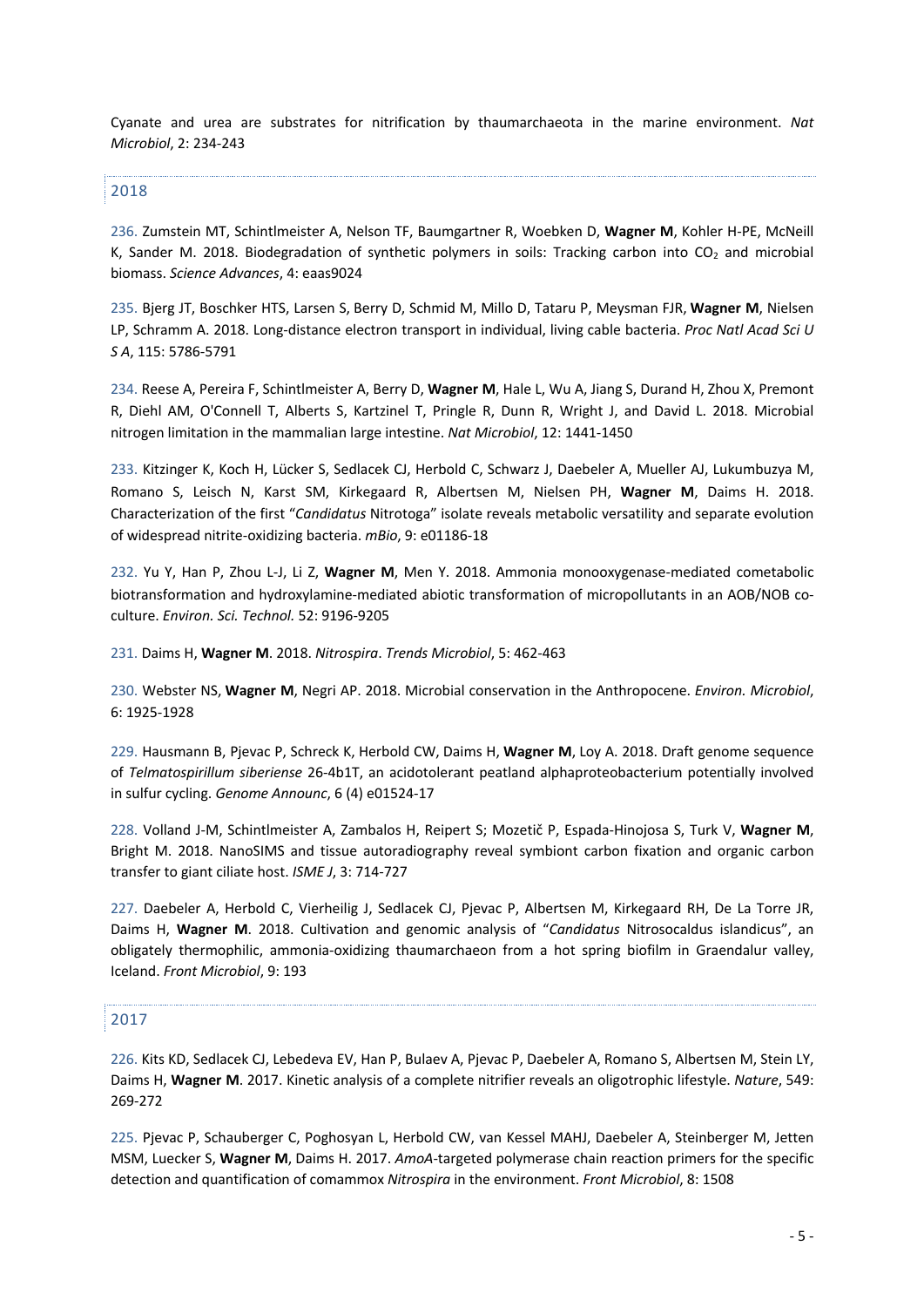224. Schulz F, Yutin N, Ivanova NN, Ortega DR, Lee TK, Vierheilig J, Daims H, **Wagner M**, Jensen GJ, Kyrpides NC, Koonin EV, Woyke T. 2017. Giant viruses encoding an unprecedented complement of translation system components. *Science*, 6333: 82-85

223. Herbold CW, Lehtovirta-Morley LE, Jung MY, Jehmlich N, Hausmann B, Han P, Loy A, Pester M, Sayavedra-Soto LA, Rhee SK, Prosser JI, Nicol GW, **Wagner M**, Gubry-Rangin C. 2017. Ammonia-oxidising archaea living at low pH: Insights from comparative genomics. *Environ. Microbiol*., 12: 4939-4952

222. Liu S, Han P, Hink L, Prosser JI, **Wagner M**, Brüggemann N. 2017. Abiotic conversion of extracellular NH2OH contributes to N2O emission during ammonia oxidation. *Environ. Sci. Technol*., 22: 13122-13132

221. Oswald K, Graf JS, Liftmann S, Tierken D, Brand A, Wehrli B, Albertsen M, Daims H, **Wagner M**, Kuypers MMM, Schubert CJ, Milucka J. 2017. *Crenothrix* are major methane consumers in stratified lakes. *ISME J*, 11: 2124-2140

220. Singer E, **Wagner M**, Woyke T. 2017. Capturing the genetic makeup of the active microbiome in situ. *ISME J*, 11: 1949-1963

219. Sauder LA, Albertsen M, Engel K, Schwarz J, Nielsen PH, **Wagner M**, Neufeld JD. 2017. Cultivation and characterization of *Candidatus* Nitrosocosmicus exaquare, an ammonia-oxidizing archaeon from a municipal wastewater treatment system. *ISME J*, 11: 1142-1157

### 2016

218. Daims H, Lücker S, **Wagner M**. 2016. A new perspective on microbes formerly known as nitrite-oxidizing bacteria. *Trends Microbiol*, 24: 699-712

217. Wang Y, Huang WE, Cui L, **Wagner M**. 2016. Single cell stable isotope probing in microbiology using Raman microspectroscopy. *Curr Opin Biotechnol*, 41: 34-42

216. Legin AA, Theiner S, Schintlmeister A, Reipert S, Heffeter P, Jakupec MA, Varbanov HP, Kowol CR, Galanski, Berger MW, **Wagner M**, Keppler BK. 2016. Multi-scale imaging of anticancer platinum(IV) compounds in murine tumor and kidney. *Chem Sci*, 2016, 7: 3052–3061

215. Men Y, Han P, Helbling DE, Jehmlich N, Herbold C, Gulde R, Onnis-Hayden A, Gu AZ, Johnson DR, **Wagner M**, Fenner K. 2016. Biotransformation of two pharmaceuticals by the ammonia-oxidizing archaeon *Nitrososphaera gargensis*. *Environ Sci Technol,* 9: 4682-4692

214. Beam JP, Jay ZJ, Schmid MC, Rusch DB, Romine MF, Jennings RdM, Kozubal MA, Tringe SG, **Wagner M**, Inskeep WP. 2016. Ecophysiology of an uncultivated lineage of *Aigarchaeota* from an oxic, hot spring filamentous 'streamer' community. *ISME J.,* 1: 210-224

213. Nesme J, Achouak W, Agathos SN, Bailey M, Baldrian P, Brunel D, Frostegård A, Heulin T, Jansson JK, Jurkevitch E, Kruus KL, Kowalchuk GA, Lagares A, Lappin-Scott HM, Lemanceau P, Le Paslier D, Mandic-Mulec I, Murrell JC, Myrold DD, Nalin R, Nannipieri P, Neufeld JD, O'Gara F, Parnell JJ, Pühler A, Pylro V, Ramos JL, Roesch LF, Schloter M, Schleper C, Sczyrba A, Sessitsch A, Sjöling S, Sørensen J, Sørensen SJ, Tebbe CC, Topp E, Tsiamis G, van Elsas JD, van Keulen G, Widmer F, **Wagner M**, Zhang T, Zhang X, Zhao L, Zhu YG, Vogel TM, Simonet P. 2016. Back to the future of soil metagenomics. *Front Microbiol*, 7:73

### 2015

212. Daims H Lebedeva EV, Pjevac P, Han P, Herbold C, Albertsen M, Jehmlich N, Palatinszky M, Vierheilig J, Bulaev A, Kirkegaard RH, Bergen MV, Rattei T, Bendinger B, Nielsen PH, **Wagner M**. 2015. Complete nitrification by *Nitrospira* bacteria. *Nature*, 528: 504-509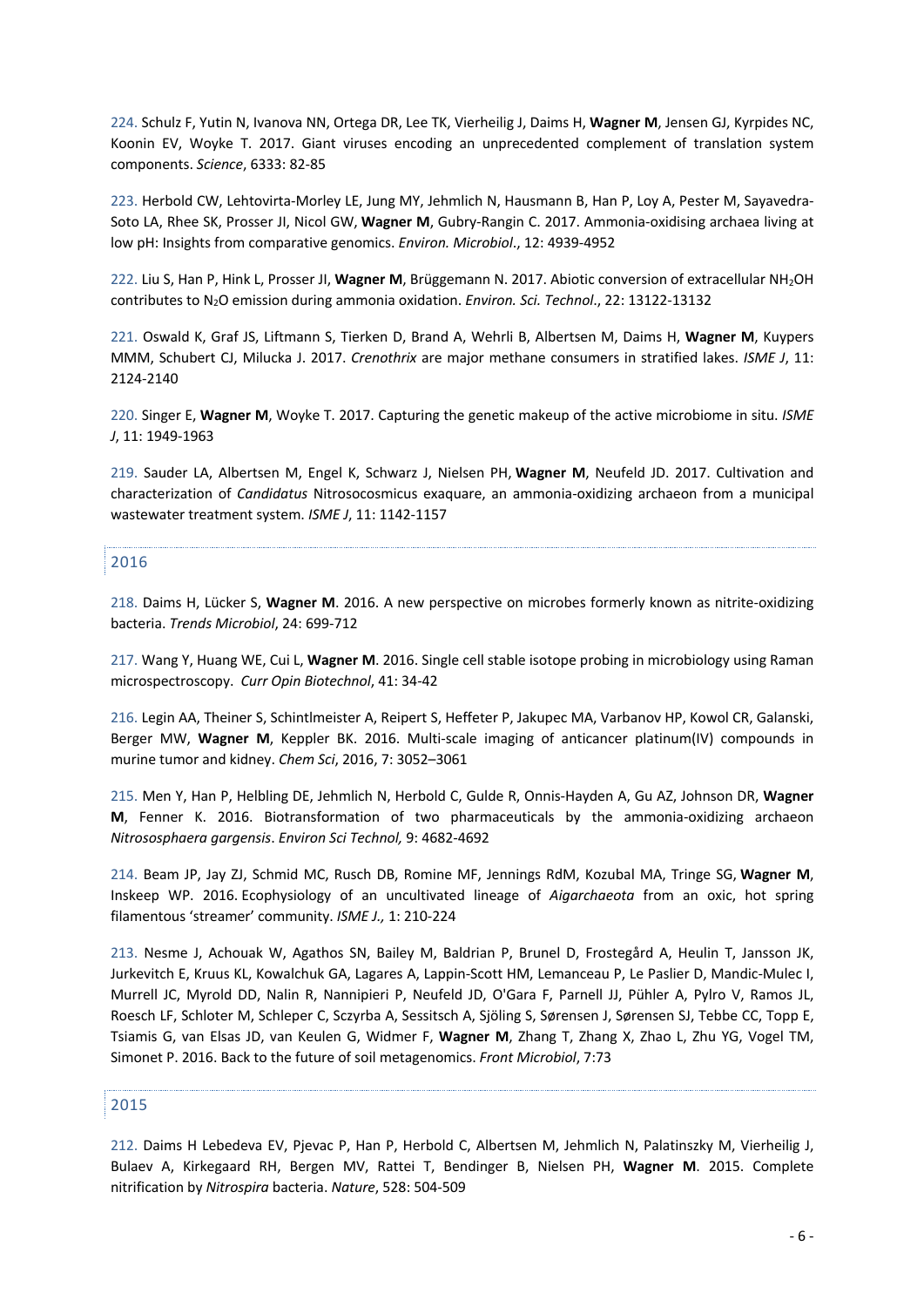211. **Wagner M**. 2015. Conductive consortia (News & Views piece), *Nature* 526: 513-514

210. Palatinszky M, Herbold C, Jehmlich N, Pogoda M, Han P, von Bergen M, Lagkouvardos I, Karst SM, Galushko A, Koch H, Berry D, Daims H, **Wagner M**. 2015. Cyanate as an energy source for nitrifiers. *Nature*, 524: 105-108

209. Koch H, Lücker S, Albertsen M, Kitzinger K, Herbold C, Spieck E, Nielsen PH, **Wagner M**, Daims H. 2015 Expanded metabolic versatility of ubiquitous nitrite-oxidizing bacteria from the genus *Nitrospira*. *Proc Natl Acad Sci USA*, 112: 11371-11376

208. Klose J, Polz MF, **Wagner M**, Schimak MP, Gollner S, Bright M. 2015. Endosymbionts escape dead hydrothermal vent tubeworms to enrich the free-living population. *Proc Natl Acad Sci USA*, 36: 11300-11305

207. Hainzl E, Stockinger S, Rauch I, Heider S, Berry D., Lassnig C, Schwab C, Rosebrock F, Milinovich G, Schlederer M, **Wagner M**, Schleper C, Loy A, Urich T, Kenner L, Han X, Decker T, Strobl B, Müller M. 2015. Intestinal epithelial cell tyrosine kinase 2 transduces interleukin-22 signals to protect from acute colitis. *J Immunol*, 195: 5011-5024

206. Berry D, Kuzyk O, Rauch I, Heider S, Schwab C, Hainzl E, Decker T, Müller M, Strobl B, Schleper C, Urich T, **Wagner M**, Kenner L, Loy A. 2015. Intestinal microbiota signatures associated with inflammation history in mice experiencing recurring colitis. *Front Microbiol,* 6: 1408

205. Eichorst SA, Strasser F, Woyke T, Schintlmeister A, **Wagner M**, Woebken D. 2015. Advancements in the application of NanoSIMS and Raman microspectroscopy to investigate the activity of microbial cells in soils. *FEMS Microbiology Ecology,* 91: fiv106.

204. Berry D, Mader E, Lee TK, Woebken D, Wang Y, Zhu D, Palatinszky M, Schintlmeister A, Schmid MC, Hanson BT, Shterzer N, Mizrahi I, Rauch I, Decker T, Bocklitz T, Popp J, Gibson CM, Fowler PW, Huang WE, Wagner M. 2015. Tracking heavy water (D<sub>2</sub>O) incorporation for identifying and sorting active microbial cells. *Proc Natl Acad Sci USA,* 112: E194-203

203. Gruber-Dorninger C, Pester M, Kitzinger K, Savio DF, Loy A, Rattei T, **Wagner M**, Daims H. 2015. Functionally relevant diversity of closely related *Nitrospira* in activated sludge. *ISME J.,* 9: 643-655

202. Lücker S, Schwarz J, Gruber-Dorninger C, Spieck E, **Wagner M**, Daims H. 2015. *Nitrotoga*-like bacteria are previously unrecognized key nitrite oxidizers in full-scale wastewater treatment plants*. ISME J,* 9: 708-720

201. Pernice M, Dunn SR, Tonk L, Dove S, Domart-Coulon I, Hoppe P, Schintlmeister A, **Wagner M**, Meibom A. 2015. A nanoscale secondary ion mass spectrometry study of dinoflagellate functional diversity in reef-building corals. *Environ Microbiol,* 10: 3570-3580

200. Taylor A, Taylor K, Tennigkeit B, Palatinszky M, Stieglmeier M, Myrold D, Schleper C, **Wagner M**, Bottomley P. 2015. Inhibitory properties of C2 - C10 1-alkynes on ammonia oxidation in two *Nitrososphaera* species. *Appl Environ Microbiol,* 81: 1942-1948

199. Woebken D, Burow L, Behnam F, Mayali X, Schintlmeister A, Fleming E, Prufert-Bebout L, Singer S, López Cortés A, Hoehler T, Pett-Ridge J, Spormann A, **Wagner M**, Weber P, Bebout B. 2015. Revisiting N₂ fixation in Guerrero Negro intertidal microbial mats with a functional single-cell approach. *ISME J,* 9: 485-496

### 2014

198. Daniel H, Moghaddas Gholami A, Berry D, Desmarchelier C, Hahne H, Loh G, Mondot S, Lepage P, Rothballer M, Walker A, Böhm C, Wenning M, **Wagner M**, Blaut M, Schmitt-Kopplin P, Kuster B, Haller D, Clavel T. 2014. High-fat diet alters gut microbiota physiology in mice. *ISME J,* 8: 295-308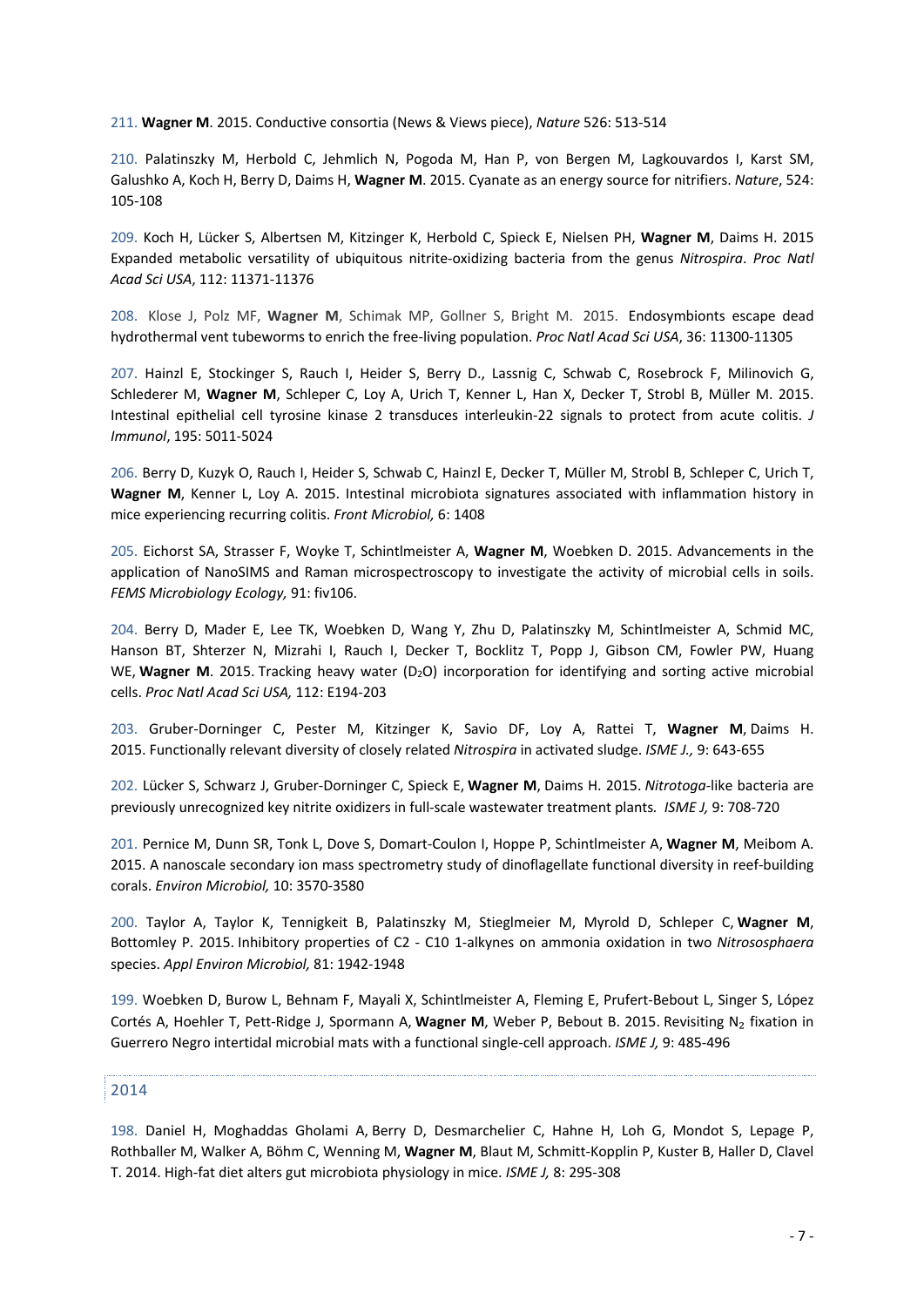197. Koch H, Galushko A, Albertsen M, Schintlmeister A, Gruber-Dorninger C, Lücker S, Pelletier E, Le Paslier D, Spieck E, Richter A, Nielsen PH, **Wagner M**, Daims H. 2014. Growth of nitrite-oxidizing bacteria by aerobic hydrogen oxidation. *Science,* 345: 1052-1054

196. Probst A, Weinmaier T, Raymann K, Perras A, Emerson J, Rattei T, Wanner G, Klingl A, Berg I, Viehweger B, Yoshinaga M, Hinrichs K-U, Thomas B, Meck S, Auerbach A, Heise M, Schintlmeister A, Schmid M, **Wagner M**, Gribaldo S, Banfield J, Moissl-Eichinger C. 2014. Biology of a widespread uncultivated archaeon that contributes to carbon fixation in the subsurface. *Nat Commun,* 5: 5497

195. Schwab C, Berry D, Rauch I, Rennisch I, Ramesmayer J, Hainzl E, Heider S, Decker T, Kenner L, Müller M, Strobl B, **Wagner M**, Schleper C, Loy A, Urich T. 2014. Longitudinal study of murine microbiota activity and interactions with the host during acute inflammation and recovery. *ISME J,* 8(5):1101-14

194. Rauch I, Hainzl E, Rosebrock F, Heider S, Schwab C, Berry D, Stoiber D, **Wagner M**, Schleper C, Loy A, Urich T, Müller M, Strobl B, Kenner L, Decker T. 2014. Opposing effects of type I interferons during the emergence and recovery phases of colitis. *Eur J Immunol*, 44: 2749-60

193. Pester M, Maixner F, Berry D, Rattei T, Koch H, Lücker S, Nowka B, Richter A, Spieck E, Lebedeva E, Loy A, **Wagner M**, Daims H. 2014. NxrB encoding the beta subunit of nitrite oxidoreductase as functional and phylogenetic marker for nitrite-oxidizing *Nitrospira*. *Environ. Microbiol*, 16: 3055-3071

192. Kyrpides NC, Hugenholtz P, Eisen JA, Woyke T, Göker, M, Parker CT, Amann R, Beck BJ, Chain PSG, Chun J, Colwell, RR, Danchin A, Dawyndt P, Dedeurwaerdere T, DeLong EF, Detter JC, DeVos P, Donohue TJ, Dong X-Z, Ehrlich DS; Fraser C, Gibbs R, Gilbert J, Gilna P, Glöckner FO, Jansson JK, Keasling JD, Knight R, Labeda D, Lapidus A, Lee J-S, Li W-J, Juncai MA, Markowitz V, Moore ERB, Morrison M, Meyer F, Nelson KE, Ohkuma M, Ouzounis CA, Pace N, Parkhill J, Qin N, Rosello-Mora R, Sikorski J, Smith D, Sogin M, Stevens R, Stingl U, Suzuki K-I, Taylor D, Tiedje JM, Tindall B, **Wagner M**, Weinstock G, Weissenbach J, White O, Wang J, Zhang L, Zhou Y-G, Field D, Whitman WB, Garrity GM, Klenk H-P. 2014. Genomic encyclopedia of Bacteria and Archaea: Sequencing a myriad of type strains. *PLOS Biology,* 12(8): e1001920

191. Legin AA, Schintlmeister A, Jakupec MA, Galanski M, Lichtscheidl I, **Wagner M**, Keppler B. 2014. NanoSIMS combined with fluorescence microscopy as a tool for subcellular imaging of isotopically labeled platinum-based anticancer drugs. *Chemical Science*, 5: 3135-3143.

### 2013

190. Lebedeva EV, Hatzenpichler R, Pelletier E, Schuster N, Hauzmayer S, Bulaev A, Grigoreva NV, Galushko A, Schmid M, Palatinszky M, Le Paslier D, Daims H, **Wagner M**. 2013. Enrichment and genome sequence of the group I.1a ammonia-oxidizing archaeon "*Ca.* Nitrosotenuis uzonensis" representing a clade globally distributed in thermal habitats. *PLoS One,* 8: e80835

189. Dolinsek J, Lagkouvardos I, Wanek W, **Wagner M**, Daims H. 2013. Interactions of nitrifying bacteria and heterotrophs: Identification of a *Micavibrio*-like, putative predator of *Nitrospira*. *Appl Environ Microbiol,* 79: 2027-2037

188. Dolinsek J, Dorninger C, Lagkouvardos I, **Wagner M**, Daims H. 2013. Depletion of unwanted nucleic acid templates by selective cleavage: LNAzymes open a new window for detecting rare microbial community members. *Appl Environ Microbiol,* 79: 1534-1544

187. Berry D, Stecher B, Schintlmeister A, Reichert J, Brugiroux S, Wildd B, Wanek W, Richter A, Rauch I, Decker T, Loy A, **Wagner M**. 2013. Host-compound foraging by intestinal microbiota revealed by single-cell stable isotope probing. *Proc Natl Acad Sci USA,* 110: 4720-4725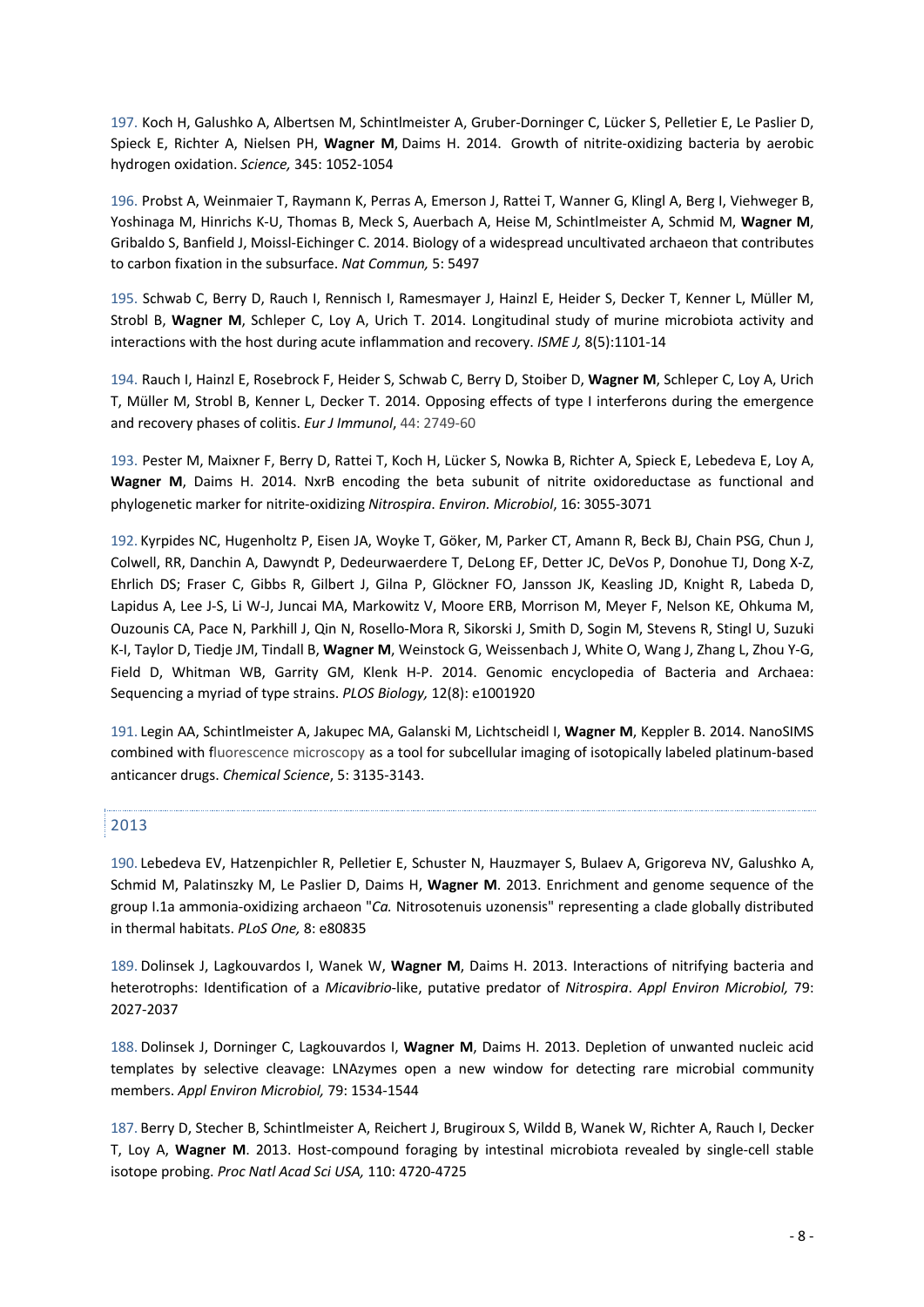### 2012

186. Yilmaz LF, Loy A, Wright E, **Wagner M**, Noguera DR. 2012. Modeling formamide denaturation of probetarget hybrids for improved microarray probe design in microbial diagnostics. *PLoS One,* 7: e43862

185. **Wagner M**, Haider S. 2012. New trends in fluorescence *in situ* hybridization for identification and functional analyses of microbes. *Curr Opinion Biotech,* 23: 96-102

184. Toenshoff ER, Penz T, Narzt T, Collingro A, Schmitz-Esser S, Pfeiffer S, Klepal W, **Wagner M**, Weinmaier T, Rattei T, Horn M. 2012. Bacteriocyte-associated gammaproteobacterial symbionts of the *Adelges nordmannianae*/*piceae* complex (*Hemiptera*: *Adelgidae*). *ISME J,* 6: 384-396

183. Spang A, Poehlein A, Offre P, Zumbrägel S, Haider S, Rychlik N, Nowka B, Schmeisser C, Lebedeva EV, Rattei T, Böhm C, Schmid M, Galushko A, Hatzenpichler R, Weinmaier T, Daniel R, Schleper C, Spieck E, Streit W, **Wagner M**. 2012. The genome of the ammonia-oxidizing *Candidatus* Nitrososphaera gargensis: Insights into metabolic versatility and environmental adaptations. *Environ Microbiol,* 14: 3122-45

182. Sorokin DY, Lücker S, Vejmelkova D, Kostrikina NA, Kleerebezem R, Rijpstra WIC, Sinninghe Damsté JS, Le Paslier D, Muyzer G, **Wagner M**, van Loosdrecht MCM, Daims H. 2012. Nitrification expanded: Discovery, physiology, and genomics of a nitrite-oxidizing bacterium from the phylum. *Chloroflexi*. *ISME J,* 6: 2245-2256

181. Pester M, Rattei T, Flechl S, Gröngröft A, Richter A, Overmann J, Reinhold-Hurek B, Loy A, **Wagner M**. 2012. *amoA*-based consensus phylogeny of ammonia-oxidizing archaea and deep sequencing of *amoA* genes from soils of four different geographic regions. *Environ Microbiol,* 14: 525-539

180. Pester M, Knorr K-H, Friedrich MW, **Wagner M**, Loy A. 2012. Sulfate-reducing microorganisms in wetlands - fameless actors in carbon cycling and climate change. *Frontiers Microbiol,* 3: 72

179. Pester M, Brambilla E, Alazard D, Rattei T, Weinmaier T, Han J, Lucas S, Lapidus A, Cheng J-F, Goodwin L, Pitluck S, Peters L, Ovchinnikova G, Teshima H, Detter JC, Han CS, Tapia R, Land ML, Hauser L, Kyrpides NC, Ivanova NN, Pagani I, Huntemann M, Wei C-L, Davenport KW, Daligault H, Chain PSG, Chen A, Mavromatis K, Markowitz V, Szeto E, Mikhailova N, Pati A, **Wagner M**, Woyke T, Ollivier B, Klenk H-P, Spring S, and Loy A. 2012. Complete genome sequences of *Desulfosporosinus orientis* DSM765T, *Desulfosporosinus youngiae* DSM17734T, *Desulfosporosinus meridiei* DSM13257T, and *Desulfosporosinus acidiphilus* DSM22704T. *J Bacteriol,* 194: 6300-1

178. Milucka J, Ferdelman TG, Polerecky L, Franzke D, Wegener G, Schmid M, Lieberwirth I, **Wagner M**, Widdel F, Kuypers MMM. 2012. Zero-valent sulphur is a key intermediate in marine methane oxidation. *Nature,* 491: 541-546

177. Briers Y, Staubli T, Schmid MC, **Wagner M**, Schuppler M, Loessner MJ. 2012. Intracellular vesicles as reproduction elements in cell wall-deficient L-form bacteria. *PLoS One*, 7: e38514

176. Berry D, Schwab C, Milinovich G, Reichert J, Ben Mahfoudh K, Decker T, Engel M, Hai B, Hainzl E, Heider S, Kenner L, Müller M, Rauch I, Strobl B, **Wagner M**, Schleper C, Urich T, Loy A. 2012. Phylotype-level 16S rRNA analysis reveals new bacterial indicators of health state in acute murine colitis. *ISME J,* 6: 2091-106

175. Behnam F, Vilcinskas A, **Wagner M**, Stoecker K. 2012. A straightforward DOPE-FISH method for simultaneous multicolor detection of six microbial populations. *Appl Environ Microbiol,* 78: 5138-42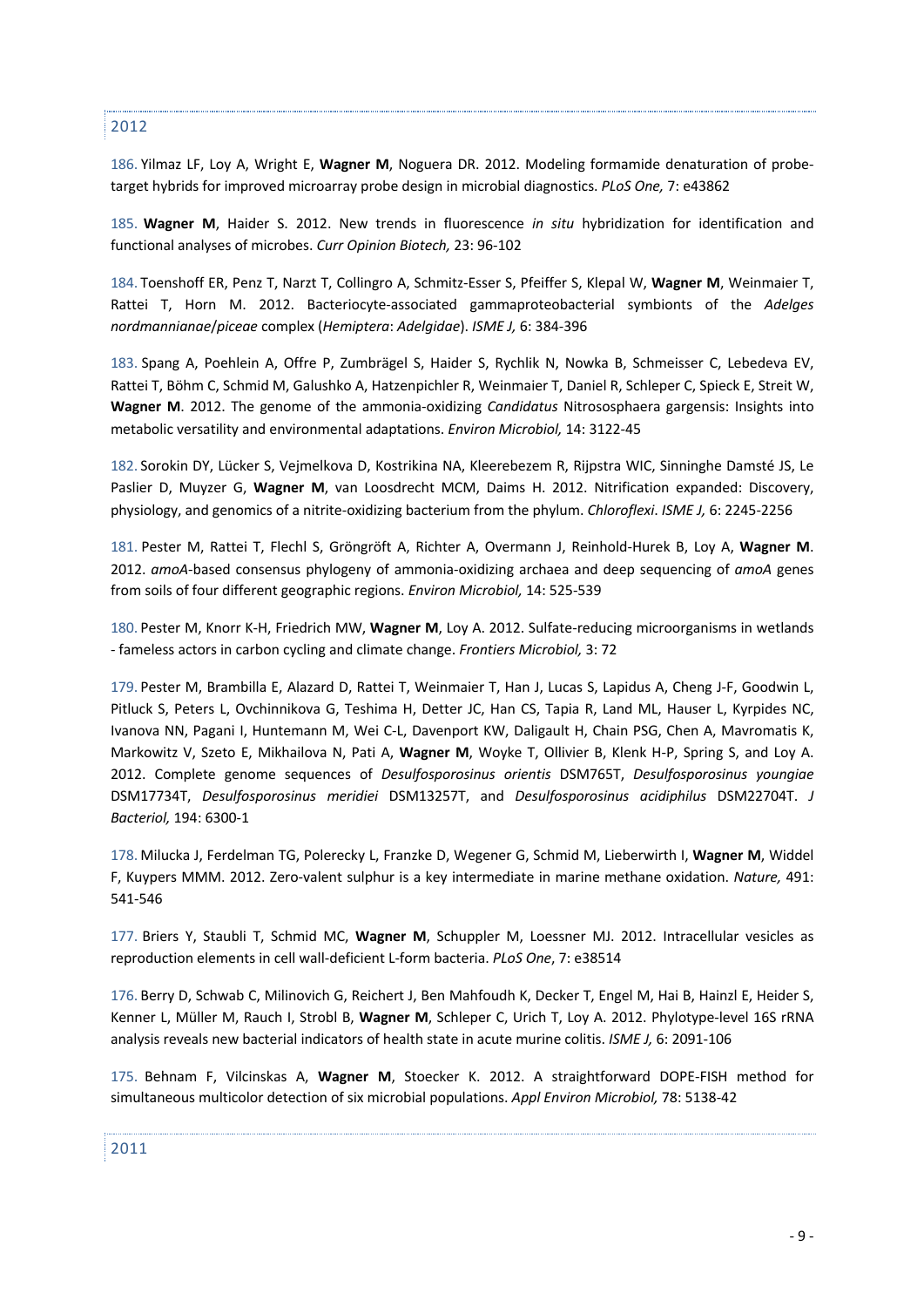174. Tourna M, Stieglmeier M, Spang A, Könneke M, Schintlmeister A, Urich T, Engel M, Schloter M, **Wagner M**, Richter A, Schleper C. 2011. *Nitrososphaera viennensis*, an ammonia oxidizing archaeon from soil. *Proc Natl Acad Sci USA,* 108: 8420-8425

173. Steger D, Wentrup C, Braunegger C, Deevong P, Hofer M, Richter A, Baranyi C, Pester M, **Wagner M**, Loy A. 2011. Microorganisms with novel dissimilatory (bi)sulfite reductase genes are widespread and part of the core microbiota in low-sulfate peatlands. *Appl Environ Microbiol,* 77: 1231-1242

172. Steger D, Berry D, Haider S, Horn M, **Wagner M**, Stocker R, Loy A. 2011. Systematic spatial bias in DNA microarray hybridization is caused by probe spot position-dependent variability in lateral diffusion. *PLoS One,* 6: e23727

171. Sixt BS, Heinz C, Pichler P, Heinz E, Montanaro J, Op den Camp HJM, Ammerer G, Mechtler K, **Wagner M**, Horn M. 2011. Proteomic analysis reveals a virtually complete set of proteins for translation and energy generation in elementary bodies of the amoeba symbiont *Protochlamydia amoebophila*. *Proteomics,* 11: 1868- 1892

170. Schmitt S, Deines P, Behnam F, **Wagner M**, Taylor MW. 2011. *Chloroflexi* bacteria are more diverse, abundant and similar in high than in low microbial abundance sponges. *FEMS Microbiol Ecol,* 78: 497-510

169. Pester M, Schleper C, **Wagner M**. 2011. The *Thaumarchaeota*: An emerging view of their phylogeny and ecophysiology. *Curr Opin Microbiol,* 14: 300-306

168. Mußmann M, Brito I, Pitcher A, Damsté JSS, Hatzenpichler R, Richter A, Nielsen JL, Nielsen PH, Müller A, Daims H, **Wagner M**, Head IM. 2011. Thaumarchaeotes abundant in refinery nitrifying sludges express *amoA* but are not obligate autotrophic ammonia oxidizers. *Proc Natl Acad Sci USA,* 108: 16771-16776.

167. Mlynek G, Sjöblom B, Kostan J, Füreder S, Maixner F, Gysel K, Furtmüller PG, Obinger C, **Wagner M**, Daims H, Djinovic-Carugo K. 2011. Unexpected diversity of chlorite dismutases: A catalytically efficient dimeric enzyme from *Nitrobacter winogradskyi*. *J Bacteriol,* 193: 2408-2417

166. Gruber-Vodicka HR, Dirks U, Leisch N, Baranyi C, Stoecker K, Bulgheresi S, Heindl NR, Horn M, Lott C, Loy A, **Wagner M**, Ott J. 2011. *Paracatenula*, an ancient symbiosis between thiotrophic *Alphaproteobacteria* and catenulid flatworms. *Proc Natl Acad Sci USA,* 108: 12078-12083

165. Daims H, **Wagner M**. 2011. *In situ* techniques and digital image analysis methods for quantifying spatial localization patterns of nitrifiers and other microorganisms in biofilm and flocs. *Methods Enzymol,* 496: 185- 215

164. Berry D, Ben Mahfoudh K, **Wagner M**, Loy A. 2011. Barcoded primers used in multiplex amplicon pyrosequencing bias amplification. *Appl Environ Microbiol,* 77: 7846-7849

## 2010

163. Lücker S, **Wagner M**, Maixner F, Pelletier E, Koch H, Vacherie B, Rattei T, Sinninghe Damsté JS, Spieck E, Le Paslier D, Daims H. 2010. A *Nitrospira* metagenome illuminates the physiology and evolution of globally important nitrite-oxidizing bacteria. *Proc Natl Acad Sci USA,* 107: 13479-13484

162. Haider S, **Wagner M**, Schmid MC, Sixt BS, Christian JG, Häcker G, Pichler P, Mechtler K, Müller A, Baranyi C, Toenshoff ER, Montanaro J, Horn M. 2010. Raman microspectroscopy reveals long-term extracellular activity of chlamydiae. *Mol Microbiol*, 77: 687-700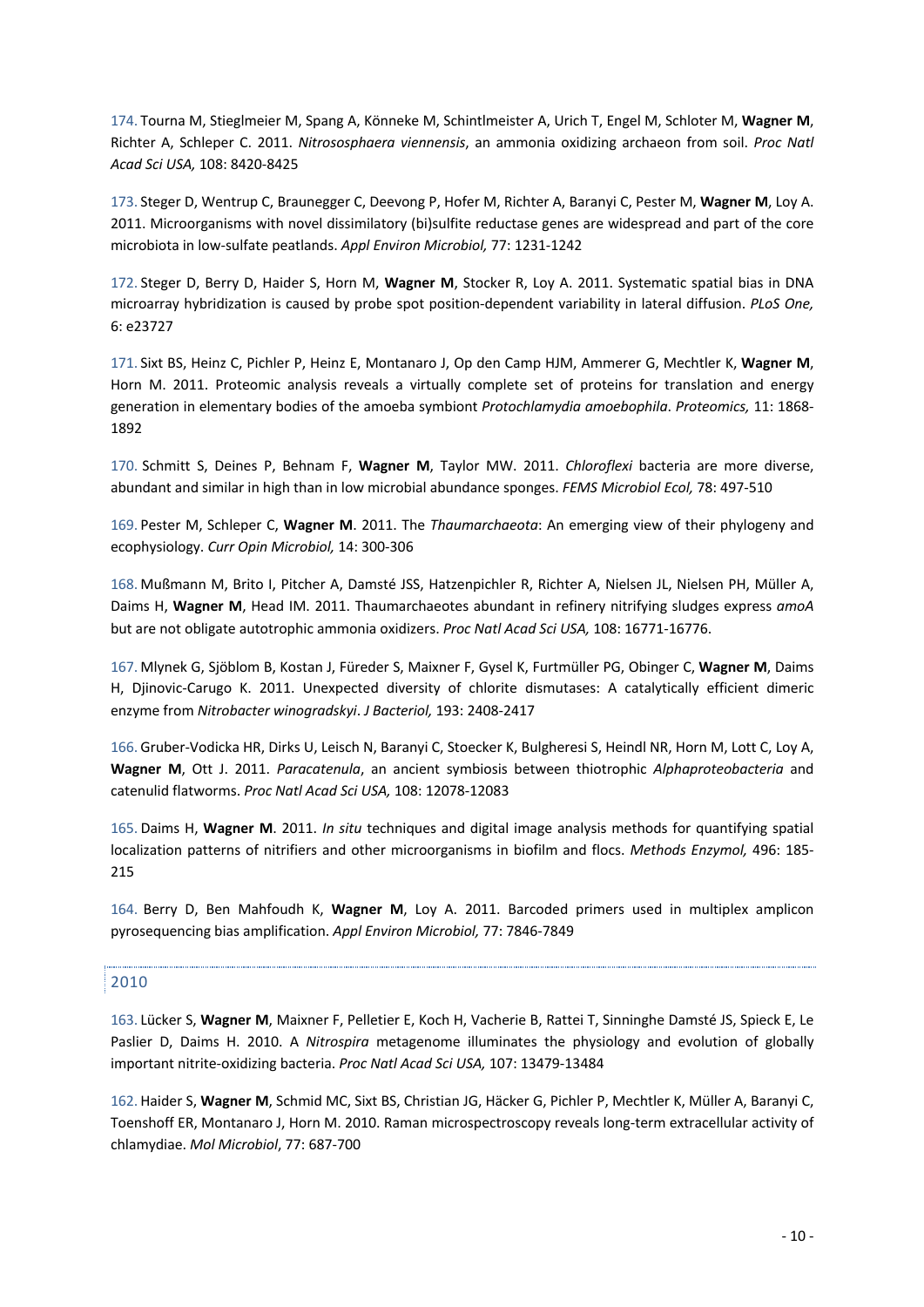161. Pester M, Bittner N, Deevong P, **Wagner M**, and Loy A. 2010 A 'rare biosphere' microorganism contributes to sulfate reduction in a peatland. *ISME Journal*, 12: 1591-1602

160. Spang A, Hatzenpichler R, Brochier-Armanet C, Rattei T, Tischler P, Spieck E, Streit W, Stahl DA, **Wagner M**, Schleper C. 2010. Distinct gene set in two lineages of ammonia-oxidizing-archaea supports the phylum *Thaumarchaeota*. *Trends Microbiol*, 18: 331-340

159. Webster NS, Taylor MW, Behnam F, Lücker S, Rattei T, Whalan S, Horn M, **Wagner M**. 2010. Deep sequencing reveals exceptional diversity and modes of transmission for bacterial sponge symbionts. *Environ Microbiol*, 12: 2070-2082

158. Heinz E, Pichler P, Heinz C, op den Camp HJM, Toenshoff ER, Ammerer G, Mechtler K, **Wagner M**, Horn M. 2010. Proteomic analysis of the outer membrane of *Protochlamydia amoebophila* elementary bodies. *Proteomics*, 10: 4363-4376

157. Heinz E, Rockey DD, Montanaro J, Aistleitner K, **Wagner M**, Horn M. 2010. Inclusion membrane proteins of *Protochlamydia amoebophila* UWE25 reveal a conserved mechanism for host cell interaction among the *Chlamydiae*. *J Bacteriol,* 192: 5093-5102

156. Kostan J, Sjöblom B, Maixner F, Mlynek G, Furtmüller PG, Obinger C, **Wagner M**, Daims H, Djinovic-Carugo K. 2010. Structural and functional characterisation of the chlorite dismutase from the nitrite-oxidizing bacterium "*Candidatus* Nitrospira defluvii": Identification of a catalytically important amino acid residue. *J Struct Biol* 172: 331-342

155. Schmitz-Esser S, Tischler P, Arnold R, Montanaro J, **Wagner M**, Rattei T, Horn M. 2010. The genome of the amoeba symbiont '*Candidatus* Amoebophilus asiaticus' reveals common mechanisms for host cell interaction among amoeba-associated bacteria. *J Bacteriol*, 192: 1045-1057

154. Stoecker K, Dorninger C, Daims H, **Wagner M**. 2010. Double-labeling of oligonucleotide probes for fluorescence *in situ* hybridization (DOPE-FISH) improves signal intensity and increases rRNA accessibility. *Appl Environ Microbiol*, 79: 922–926

153. Pitcher A, Rychlik N, Hopmans EC, Spieck E, Rijpstra WIC, Ossebaar J, Schouten S, **Wagner M**, Sinninghe Damsté JS. 2010. Crenarchaeol dominates the membrane lipids of *Candidatus* Nitrososphaera gargensis, a thermophilic Group I.1b Archaeon. *ISME Journal*, 4: 542-52

### 2009

152. Heinz E, Tischler P, Rattei T, Myers G, **Wagner M**, Horn M. 2009. Comprehensive *in silico* prediction and analysis of chlamydial outer membrane proteins reflects evolution and life style of the *Chlamydiae*. *BMC Genomics,* 10: 634

151. Hesselsøe M, Füreder S, Schloter M, Bodrossy L, Iversen N, Roslev P, Nielsen PH, **Wagner M**, Loy A. 2009. Isotope array analysis of *Rhodocyclales* uncovers functional redundancy and versatility in an activated sludge. *ISME Journal,* 3: 1349-64

150. **Wagner M**. 2009. Single-cell ecophysiology of microbes as revealed by Raman microspectroscopy or secondary ion mass spectrometry imaging. *Ann Rev Microbiol*, 63: 411-29

149. Rinke C, Schmitz-Esser S, Loy A, Horn M, **Wagner M**, Bright M. 2009. High genetic similarity between two geographically distinct strains of the sulfur-oxidizing symbiont *'Candidatus* Thiobios zoothamnicoli' *FEMS Microbiol Ecol* 67: 229-41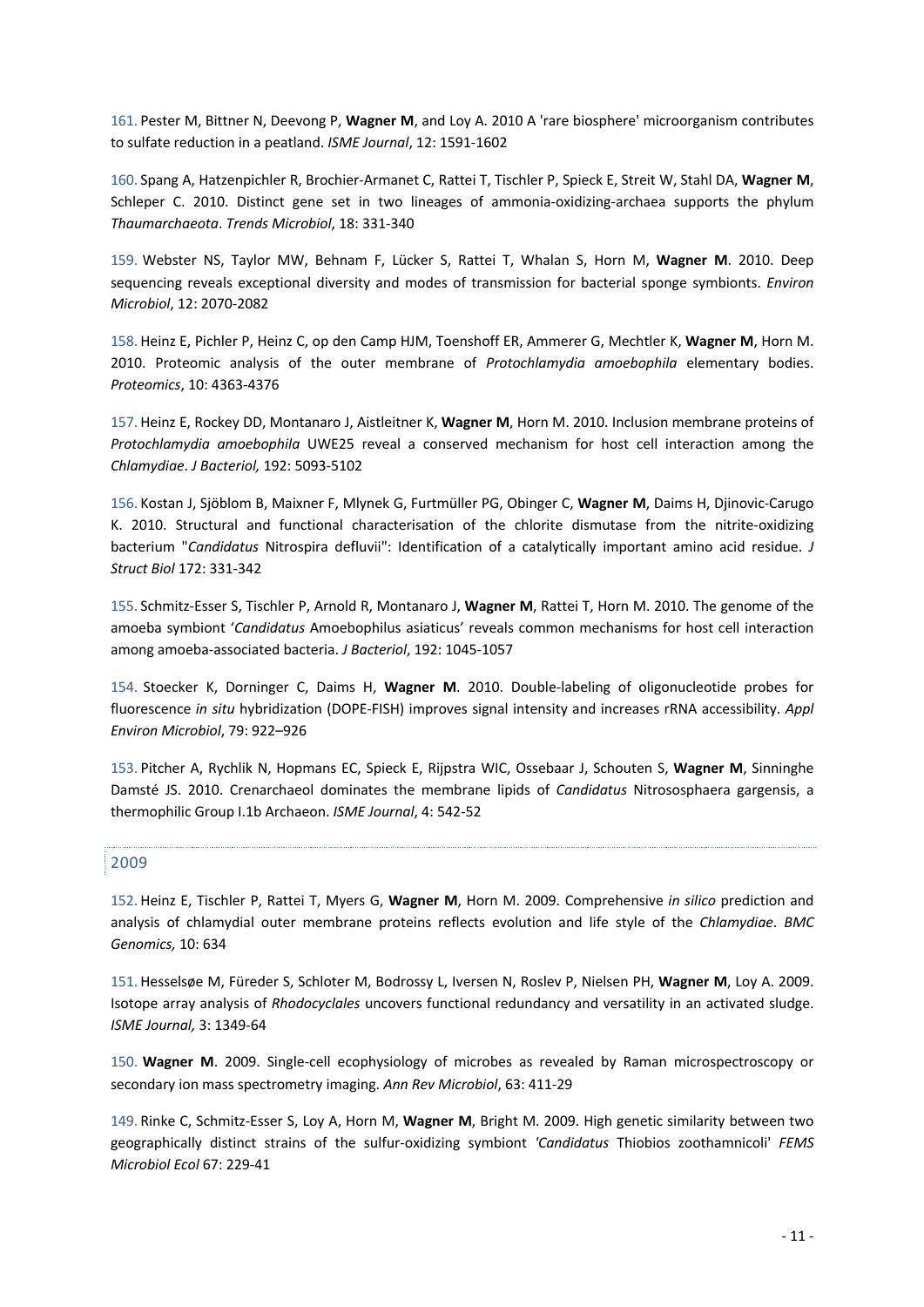148. Loy A, Duller S, Baranyi C, Mußmann M, Ott J, Sharon I, Béjà O, Le Paslier D, Dahl C, **Wagner M**. 2009. Reverse dissimilatory sulfite reductase as phylogenetic marker for a subgroup of sulfur-oxidizing prokaryotes. *Environ Microbiol,* 11: 289-299

### 2008

147. Schmitz-Esser S, Toenshoff ER, Haider S, Heinz E, Hoenninger VM, **Wagner M**, Horn M. 2008. Diversity of bacterial endosymbionts of environmental *Acanthamoeba* isolates. *Appl Environ Microbiol* 74: 5822-5831

146. Schmitz-Esser S, Haferkamp I, Knab S, Penz T, Ast M, Kohl C, **Wagner M**, Horn M. 2008. *Lawsonia intracellularis* encodes a functional rickettsia-like ATP/ADP translocase for host exploitation. *J Bacteriol,* 190: 5746-5752

145. Maixner F, **Wagner M**, Lücker S, Pelletier E, Schmitz-Esser S, Hace K, Spieck E, Konrat R, Le Paslier D, Daims H. 2008. Environmental genomics reveals a functional chlorite dismutase in the nitrite-oxidizing bacterium "*Candidatus* Nitrospira defluvii". *Environ Microbiol,* 10: 3043-3056

144. Loy A, Arnold R, Tischler P, Rattei T, **Wagner M**, Horn M. 2008. probeCheck - a central resource for evaluating oligonucleotide probe coverage and specificity. *Environ Microbiol,* 10: 2894-2896

143. Hoshino T, Yilmaz LS, Noguera DR, Daims H, **Wagner M**. 2008. Quantification of target molecules needed to detect microorganisms by fluorescence *in situ* hybridization (FISH) and catalyzed reporter deposition-FISH. *Appl Environ Microbiol,* 74: 5068-5077

142. Steger D, Ettinger-Epstein P, Whalan S, Hentschel U, de Nys R, **Wagner M**, Taylor MW. 2008. Diversity and mode of transmission of ammonia-oxidizing archaea in marine sponges. *Environ Microbiol,* 10: 1087-1094

141. Hatzenpichler R, Lebedeva EV, Spieck E, Stoecker K, Richter A, Daims H, **Wagner M**. 2008. A moderately thermophilic ammonia-oxidizing crenarchaeote from a hot spring. *Proc Natl Acad Sci USA,* 105: 2134-2139 (Track II)

140. Haider S, Collingro A, Walochnik J, **Wagner M**, Horn M. 2008. Chlamydia-like bacteria in respiratory samples of community-acquired pneumonia patients. *FEMS Microbiol Lett* 281: 198-202

139. Achtman M, **Wagner M**. 2008. Microbial diversity and the genetic nature of microbial species. *Nature Rev Microbiol*, 6: 431-40

### 2007

138. **Wagner M**, Smidt H, Loy A, Zhou J. 2007. Unravelling microbial communities with DNA-microarrays: challenges and future directions. *Microb Ecol* 53: 498-506

137. Taylor M, Radax R, Steger D, **Wagner M**. 2007. Sponge-associated microorganisms: evolution, ecology and biotechnological potential. *Microbiol Mol Biol Rev,* 71: 295-347

136.Neufeld JD, **Wagner M**, Murrell JC. 2007. Who eats what, where and when? Isotope-labelling experiments are coming of age. *ISME J,* 1: 103-110

135. Lücker S, Steger D, Kjeldsen KU, MacGregor BJ, **Wagner M**, Loy A. 2007. Improved 16S rRNA-targeted oligonucleotide probe set for analysis of sulfate-reducing bacteria by fluorescence in situ hybridization. *J Microbial Methods,* 69: 523-528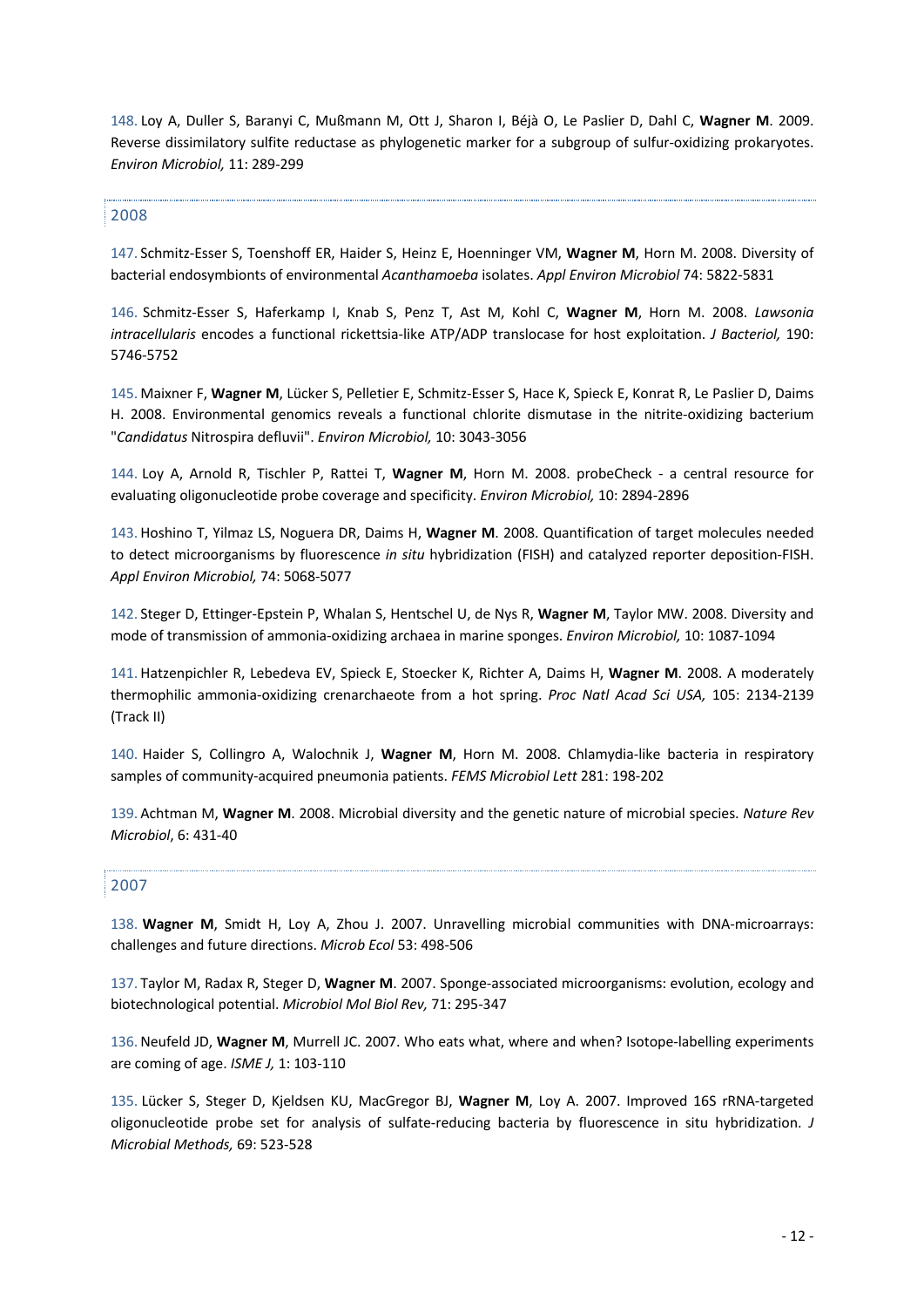134. Loy A, Maixner F, **Wagner M**, Horn M. 2007. probeBase - an online resource for rRNA-targeted oligonucleotide probes: new features 2007. *Nucleic Acids Res,* 35: D800-D804

133. Leloup J, Loy A, Knab NJ, Borowski C, **Wagner M**, Jørgensen BB. 2007. Diversity and abundance of sulfatereducing microorganisms in the sulfate and methane zones of a marine sediment, Black Sea. *Environ Microbiol,* 9: 131-142

132. Kjeldsen KU, Loy A, Thomsen TR, Jakobsen TF, **Wagner M**, and Ingvorsen K. 2007. Diversity of sulfatereducing bacteria from an extreme hypersaline sediment in Great Salt Lake (Utah, USA). *FEMS Microbiol Ecol,* 60: 287-298

131. Huang WE, Stoecker K, Griffiths R, Newbold L, Daims H, Whiteley AS, **Wagner M**. 2007. Raman-FISH: Combining stable-isotope Raman spectroscopy and fluorescence *in situ* hybridization for the single cell analysis of identity and function. *Environ Microbiol,* 9: 1878-1889

130. Heinz E, Kolarov I, Kästner C, Toenshoff ER, **Wagner M**, Horn M. 2007. An *Acanthamoeba* sp. containing two phylogenetically different bacterial endosymbionts. *Environ Microbiol*, 9: 1604-1609

129. Daims H, **Wagner M**. 2007. Quantification of uncultured microorganisms by fluorescence microscopy and digital image analysis. *Appl Microbiol Biotech,* 75: 237-248

### 2006

128. **Wagner M**, Nielsen PH, Loy A, Nielsen JL, Daims H. 2006. Linking microbial community structure with function: fluorescence *in situ* hybridization-microautoradiography and isotope arrays. *Curr Opin Biotechnol,* 17: 1-9

127. **Wagner M**, Horn M. 2006. The *Planctomycetes*, *Verrucomicrobia*, *Chlamydiae* and sister phyla comprise a superphylum with biotechnological and medical relevance. *Curr Opin Biotechnol* 17: 241-249

126. Strous M, Pelletier E, Mangenot S, Rattei T, Lehner A, Taylor MW, Horn M, Daims H, Bartol-Mave D, Wincker P, Barbe V, Fonknechten N, Vallenet D, Segurens B, Schenowitz-Truong C, Médigue C, Collingro A, Snel B, Dutilh BE, Op den Camp HJM, van der Drift C, Cirpus I, van de Pas-Schoonen KT, Harhangi HR, van Niftrik L, Schmid M, Keltjens J, van de Vossenberg J, Kartal B, Meier H, Frishman D, Huynen MA, Mewes HW, Weissenbach J, Jetten MSM, **Wagner M**, Le Paslier D. 2006. Deciphering the evolution and metabolism of an anammox bacterium from a community genome. *Nature,* 440: 790-794

125. Stoecker K, Bendinger B, Schöning B, Nielsen PH, Nielsen JL, Baranyi C, Toenshoff ER, Daims H, **Wagner M**. 2006. Cohn's *Crenothrix* is a filamentous methane oxidizer with an unusual methane monooxygenase. *Proc Natl Acad Sci USA,* 7: 2363-2367 (Track II)

124. Spieck E, Hartwig C, McCormack I, Maixner F, **Wagner M**, Lipski A, Daims H. 2006. Selective enrichment and molecular characterization of a previously uncultured *Nitrospira*-like bacterium from activated sludge. *Environ Microbiol,* 8: 405-415

123. Rittmann B, Hausner M, Loeffler F, Love NG, Muyzer G, Okabe S, Oerther DB, Peccia J, Raskin L, **Wagner M**. 2006. A vista for microbial ecology and environmental biotechnology. *Environ Sci Technol,* 40: 1096-103

122. Rinke C, Schmitz-Esser S, Stoecker K, Nussbaumer AD, Molnár DA, Vanura K, **Wagner M**, Horn M, Ott J, Bright M. 2006. *Candidatus* Thiobios zoothamnicoli, an ectosymbiotic bacterium covering the giant marine ciliate *Zoothamnium niveum*. *Appl Environ Microbiol,* 72: 2014-2021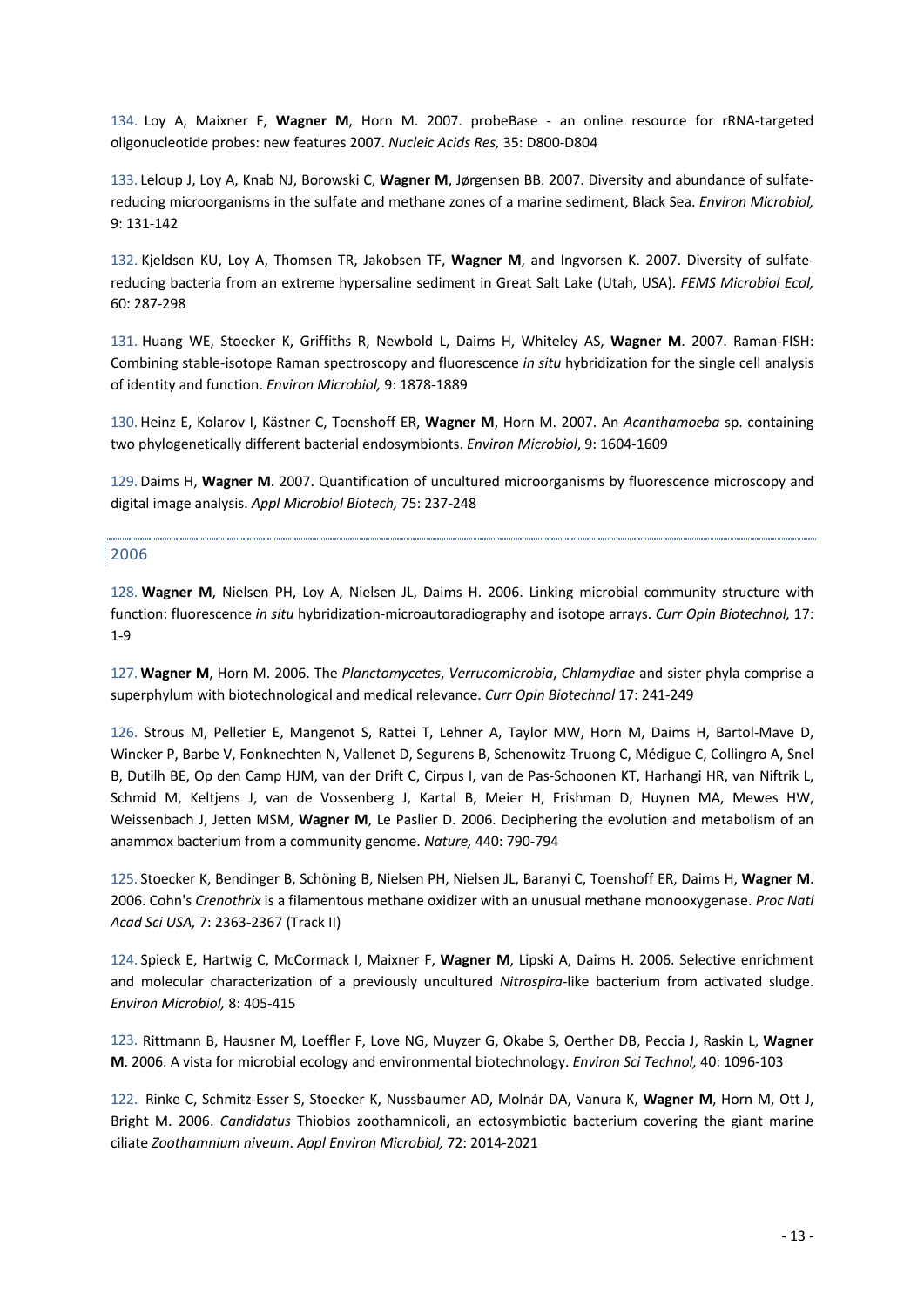121. Maixner F, Noguera DR, Anneser B, Stoecker K, Wegl G, **Wagner M**, Daims H. 2006. Nitrite concentration influences the population structure of *Nitrospira*-like bacteria. *Environ Microbiol,* 8: 1487-1495

120. Kreuzer K, Adamczyk J, Iijima M, **Wagner M**, Scheu S, Bonkowski M. 2006. Grazing of a common species of soil protozoa (*Acanthamoeba castellanii*) affects rhizosphere bacterial community composition and root architecture of rice (*Oryza sativa* L.). *Soil Biol Biochem,* 38: 1665-1672

119. Imachi H, Sekiguchi Y, Kamagata Y, Loy A, Qiu YL, Hugenholtz P, Kimura N, **Wagner M**, Ohashi A, Harada H. 2006. Non-sulfate-reducing, syntrophic bacteria affiliated with the *Desulfotomaculum* cluster I are widely distributed in methanogenic environments. *Appl Environ Microbiol,* 72: 2080-2091

118. Haferkamp I, Schmitz-Esser S, **Wagner M**, Neigel N, Horn M, Neuhaus HE. 2006. Tapping the nucleotide pool of the host: novel nucleotide carrier proteins of *Protochlamydia amoebophila*. *Mol Microbiol,* 60: 1534- 1545

117. Daims H, Taylor MW, **Wagner M**. 2006. Wastewater treatment: a model system for microbial ecology. *Trends Biotechnol*, 24: 483-489

116. Daims H, Maixner F, Lücker S, Stoecker K, Hace K, **Wagner M**. 2006. Ecophysiology and niche differentiation of *Nitrospira*-like bacteria, the key nitrite oxidizers in wastewater treatment plants. *Wat Sci Tech,* 54: 21-27

115. Daims H, Lücker S, **Wagner M**. 2006. daime, a novel image analysis program for microbial ecology and biofilm research. *Environ Microbiol,* 8: 200-213

### 2005

114. Zverlov V, Klein M, Lücker S, Friedrich MW, Kellermann J, Stahl DA, Loy A, **Wagner M**. 2005. Lateral gene transfer of dissimilatory (bi)sulfite reductase revisited. *J Bacteriol,* 187: 2203-2208

113. **Wagner M**, Loy A, Klein M, Lee N,Ramsing NB, Stahl DA, Friedrich MW. 2005. Functional marker genes for identification of sulphate-reducing prokaryotes. *Methods Enzymol,* 397: 469-489

112. Spring S, **Wagner M**, Schumann P, Kämpfer P. 2005. *Malikia granosa* gen. nov., sp. nov., a novel polyhydroxyalkanoate- and polyphosphate-accumulating bacterium isolated from activated sludge and reclassification of *Pseudomonas spinosa* as *Malikia spinosa* comb. nov. *Int J Syst Evol Microbiol,* 55: 621-629

111. Schmid MW, Ng EYW, Lampidis R, Emmerth M, Walcher M, Kreft J, Goebel W, **Wagner M**, Schleifer KH. 2005. Evolutionary history of the genus *Listeria* and its virulence genes. *Syst Appl Microbiol* 28: 1-18

110. Schmid MC,Maas B, Dapena A,van de Pas-Schoonen K, van de Vossenberg J, Kartal B, van Niftrik L, Schmidt I, Cirpus I, Kuenen JG, **Wagner M**, Damste JSS, Kuypers M, Revsbech NP, Mendez R, Jetten MSM, Strous M. 2005. Biomarkers for *in situ* detection of anaerobic ammonium-oxidizing (ANAMMOX) bacteria. *Appl Environ Microbiol,* 71: 1677-1684

109. Sabehi G, Loy A, Jung KH, Partha R, Spudich JL, Isaacson T, Hirschberg J, **Wagner M**, Beja O. 2005. New insights into metabolic properties of marine bacteria encoding proteorhodopsins. *PLoS Biology,* 3: e273

108. Molmeret M, Horn M, **Wagner M**, Santic M, Abu Kwaik Y. 2005. Amoeba as training grounds intracellular bacterial pathogens. *Appl Environ Microbiol,* 71: 20-28

107. Loy A, Schulz C, Lücker S, Schöpfer-Wendels A, Stoecker K, Baranyi C, Lehner A, **Wagner M**. 2005. 16S rRNA gene-based oligonucleotide microarray for environmental monitoring of the betaproteobacterial order *Rhodocyclales*. *Appl Environ Microbiol,* 71: 1373-1386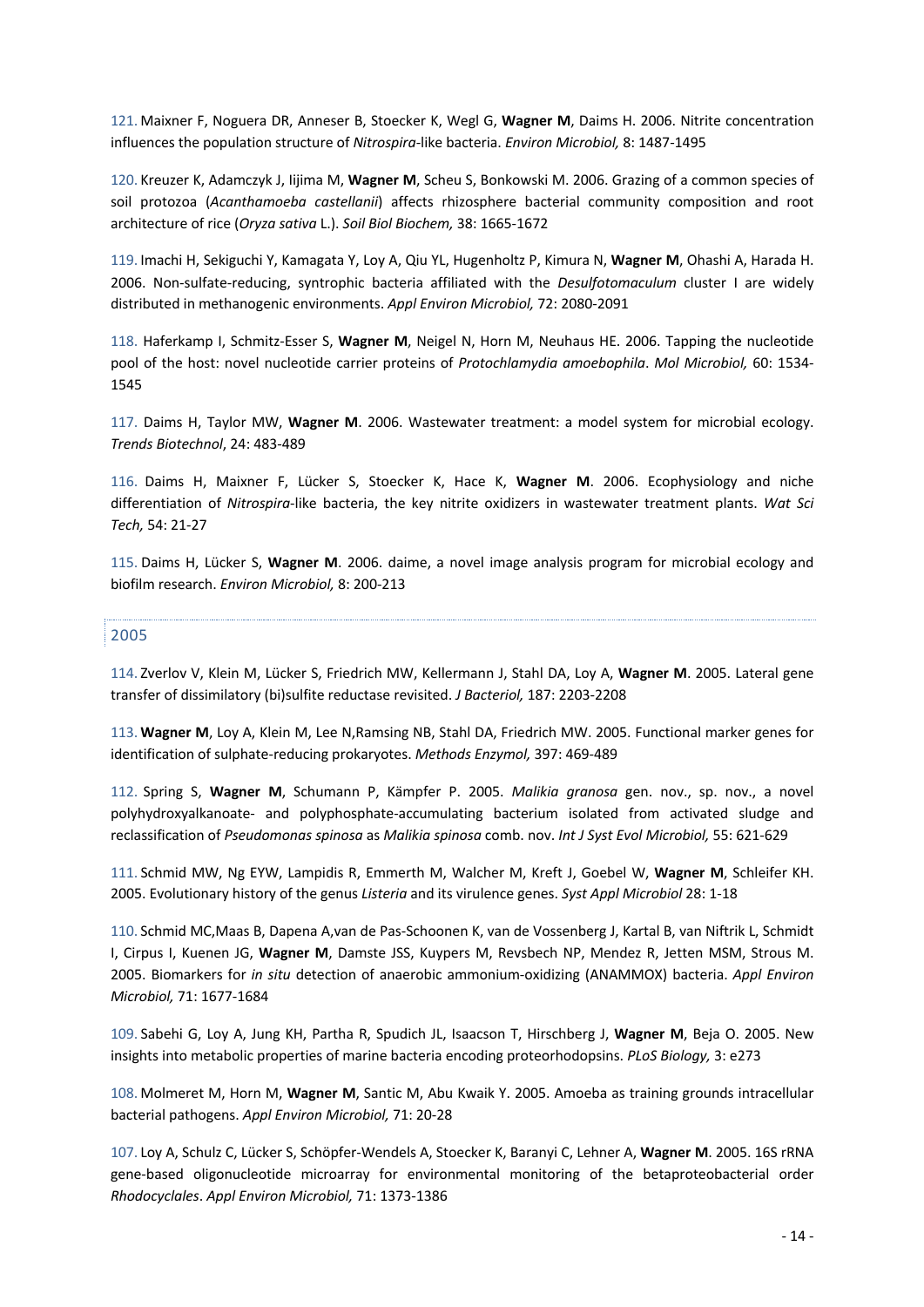106. Lehner A, Loy A, Behr T, Gaenge H, Ludwig W, **Wagner M**, Schleifer KH. 2005. Oligonucleotide microarray for identification of *Enterococcus* species. *FEMS Microbiol Lett,* 246: 133-142

105. Collingro A, Toenshoff ER, Taylor MW, Fritsche TR, **Wagner M**, Horn M. 2005. *'Candidatus* Protochlamydia amoebophila', an endosymbiont of *Acanthamoeba* spp. *Int J Syst Evol Microbiol,* 55: 1863-1866

104. Collingro A, Poppert S, Heinz E, Schmitz-Esser S, Essig A, Schweikert M, **Wagner M**, Horn M. 2005. Recovery of an environmental chlamydia strain from activated sludge by co-cultivation with *Acanthamoeba* sp. *Microbiology,* 151: 301-309

### 2004

103. **Wagner M**. 2004. Deciphering the function of uncultured microorganisms. *ASM News,* 70: 63-70

102. Spring S, Jäckel U, **Wagner M**, Kämpfer P. 2004. *Ottowia thiooxydans* gen. nov., sp. nov., a novel facultatively anaerobic, N2O producing bacterium isolated from activated sludge and transfer of *Aquaspirillum gracile* to *Hylemonella gracilis* gen. nov. comb. nov. *Int J Syst Evol Microbiol,* 54: 99-106

101. Schmitz-Esser S, Linka N, Collingro A, Beier CL, Neuhaus HE, **Wagner M**, Horn M. 2004. ATP/ADP translocases: A common feature of obligate intracellular amoebal symbionts related to chlamydiae and rickettsiae. *J Bacteriol,* 186: 683-691

100. Loy A, Küsel K, Lehner A, Drake HL, **Wagner M**. 2004. Microarray and functional gene analyses of sulfatereducing prokaryotes in low sulfate, acidic fens reveal co-occurrence of recognized genera and novel lineages. *Appl Environ Microbiol,* 70: 6998-7009

99. Horn M, **Wagner M**. 2004. Bacterial endosymbionts of free-living amoebae. *J Euk Microbiol,* 51: 509-514

98. Horn M, Collingro A, Schmitz-Esser S, Beier CL, Purkhold U, Fartmann B, Brandt P, Nyakatura GJ, Droege M, Frishman D, Rattei T, Mewes HW, **Wagner M**. 2004. Illuminating the evolutionary history of chlamydiae. *Science,* 304: 728-730

97. Haferkamp I, Schmitz-Esser S, Linka N, Urbany C, Collingro A, **Wagner M**, Horn M, Neuhaus HE. 2004. A candidate NAD+ transporter in an intracellular bacterial symbiont related to chlamydiae. *Nature,* 432: 622-625

96. Ginige MP, Hugenholtz P, Daims H, **Wagner M**, Keller J, Blackall LL. 2004. Use of stable-isotope probing, fullcycle rRNA analysis, and fluorescence *in situ* hybridization-micrautoradiography to study a methanol-fed denitrifying microbial community. *Appl Environ Microbiol,* 70: 588-596

95. Fieseler L, Horn M, **Wagner M**, Hentschel U. 2004. Discovery of the novel candidate phylum "Poribacteria" in marine sponges. *Appl Environ Microbiol,* 70: 3724-3732

94. Collingro A, Walochnik J, Baranyi C, Michel R, **Wagner M**, Horn M, Aspöck H. 2004. Chlamydial endocytobionts of free-living amoebae differentially affect the growth rate of their hosts. *Europ J Protist,* 40: 57-60

### 2003

93. **Wagner M**, Horn M, Daims H. 2003. Fluorescence *in situ* hybridisation for the identification and charcterisation of prokaryotes. *Curr Opinion Microbiol,* 6: 302-309

92. Thoms C, Horn M, **Wagner M**, Hentschel U, Proksch P. 2003. Monitoring microbial diversity and natural products profiles of the sponge *Aplysina cavernicola* following transplantation. *Marine Biology,* 142: 685-692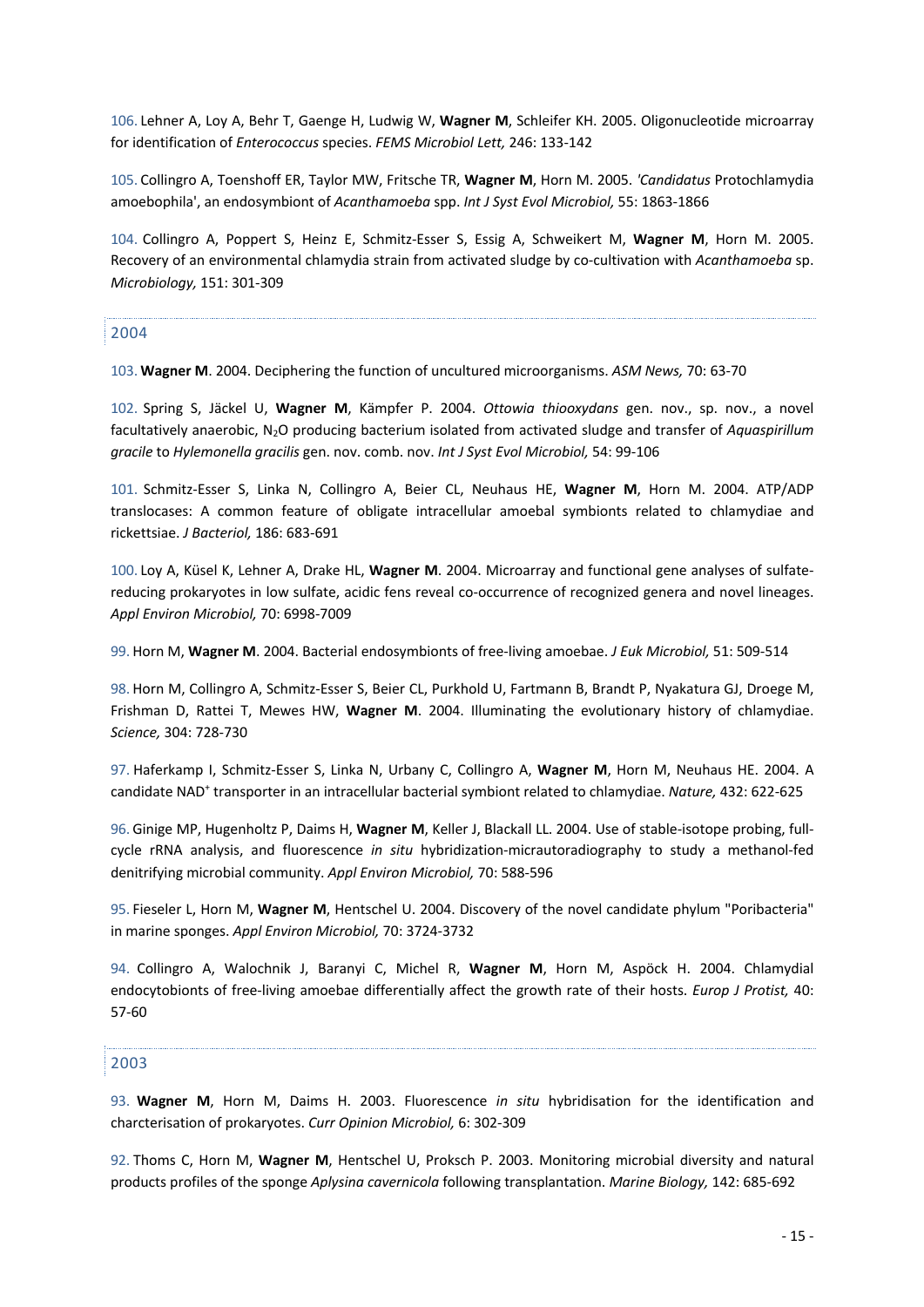91. Schmid M, Walcher M, Bubert A, **Wagner M**, Wagner M, Schleifer KH. 2003. Nucleic acid-based, cultivationindependent detection of *Listeria* spp. and genotypes of *L. monocytogenes*. *FEMS Immunol Med Microbiol,* 35: 215-225

90. Schmid M, Thill A, Purkhold U, Walcher M, Bottero JY, Ginestet P, Nielsen PH, Wuertz S, **Wagner M**. 2003. Characterization of activated sludge flocs by confocal laser scanning microscopy and image analysis. *Wat Res,*  37: 2043–2052

89. Rossello-Mora R, Lee N, Anton J, **Wagner M**. 2003. Substrate uptake in extremely halophilic microbial communities revealed by microautoradiography and fluorescence *in situ* hybridization. *Extremophiles,* 7: 409- 413

88. Purkhold U, **Wagner M**, Timmermann G, Pommerening-Röser A, Koops HP. 2003. 16S rRNA and *amoA*based phylogeny of 12 novel betaproteobacterial ammonia oxidizing isolates: Extension of the data set and proposal of a new lineage within the *Nitrosomonads*. *Int J Syst Evol Microbiol,* 53: 1485-1494

87. Nielsen JL, **Wagner M**, Nielsen PH. 2003. Use of microautoradiography to study *in situ* physiology of bacteria in biofilms. *Rev Environ Sci Biotechnology*, 2: 261-268

86. Loy A, Horn M, **Wagner M**. 2003. probeBase - an online resource for rRNA-targeted oligonucleotide probes. *Nucleic Acids Res.* 31: 514-516

85. Jetten MS, Sliekers O, Kuypers M, Dalsgaard T, van Niftrik L, Cirpus I, van de Pas-Schoonen K, Lavik G, Thamdrup B, Le Paslier D, Op den Camp HJ, Hulth S, Nielsen LP, Abma W, Third K, Engstrom P, Kuenen JG, Jorgensen BB, Canfield DE, Sinninghe Damste JS, Revsbech NP, Fuerst J, Weissenbach J, **Wagner M**, Schmidt I, Schmid M, Strous M. 2003. Anaerobic ammonium oxidation by marine and freshwater planctomycete-like bacteria. *Appl Microbiol Biotech*, 63: 107–114

84. Gieseke A, Bjerrum L, **Wagner M**, Amann R. 2003. Structure and activity of multiple nitrifying bacterial populations coexisting in a biofilm. *Environ Microbiol,* 5: 355-369

83. Engel AS, Lee N, Porter ML, Stern LA, Bennett PC, **Wagner M**. 2003. Filamentous *Epsilonproteobacteria* dominate microbial mats from sulfidic cave springs. *Appl Environ Microbiol,* 69: 5503-5511

82. Egli K, Langer C, Siegrist HR, Zehnder AJ, **Wagner M**, van der Meer JR. 2003. Community analysis of ammonia and nitrite oxidizers during start-up of nitritation reactors. *Appl Environ Microbiol,* 69: 3213-3222

81. Baker BJ, Moser DP, MacGregor BJ, Fishbain S, **Wagner M**, Fry NK, Jackson B, Speolstra N, Loos S, Takai K, Lollar BS, Fredrickson J, Balkwill D, Onstott TC, Wimpee CF, Stahl DA. 2003. Related assemblages of sulphatereducing bacteria associated with ultradeep gold mines of South Africa and deep basalt aquifers of Washington State. *Environ Microbiol,* 5: 267-277

80. Adamczyk J, Hesselsoe M, Iversen N, Horn M, Lehner A, Nielsen PH, Schloter M, Roslev P, **Wagner M**. 2003. The isotope array, a new tool that employs substrate-mediated labeling of rRNA for determination of microbial community structure and function. *Appl Environ Microbiol,* 69: 6875-6887

### 2002

79. Wilderer PA, Bungartz HJ, Lemmer H, **Wagner M**, Keller J, Wuertz S. 2002. Modern scientific methods and their potential in wastewater science and technology. *Wat Res,* 36: 370-393

78. **Wagner M**, Loy A, Nogueira R, Purkhold U, Lee N, Daims H. 2002. Microbial community composition and function in wastewater treatment plants. *Antonie van Leeuwenhoek,* 81: 665-680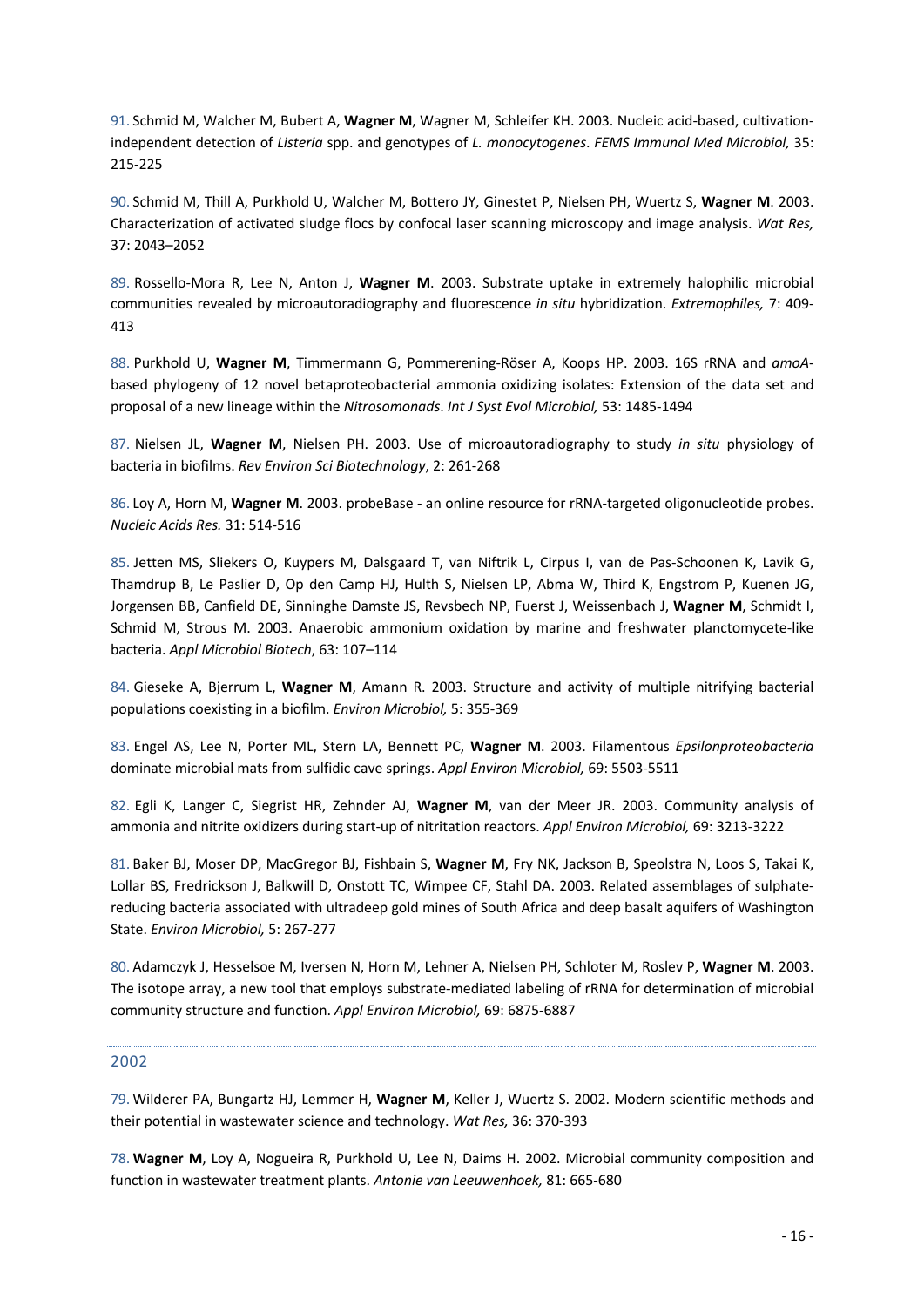77. **Wagner M**, Loy A. 2002. Bacterial community composition and function in sewage treatment systems. *Curr Opin Biotechnol,* 13: 218-227

76. Strous M, Kuenen JG, Fuerst J A, **Wagner M**, Jetten MSM. 2002. The anammox case - A new experimental manifesto for microbiological eco-physiology. *Antonie van Leeuwenhoek,* 81: 693-702

75. Stahl DA, Fishbain S, Klein M, Baker BJ, **Wagner M**. 2002. Origins and diversification of sulfate-respiring microorganisms. *Antonie van Leeuwenhoek*, 81: 189-195

74. Skriwan C, Fajardo M, Hagele S, Horn M, **Wagner M**, Michel R, Krohne G, Schleicher M, Hacker J, Steinert M. 2002. Various bacterial pathogens and symbionts infect the amoeba *Dictyostelium discoideum*. *Int J Med Microbiol,* 291: 615-624

73. Poppert S, Essig A, Marre R, **Wagner M**, Horn M. 2002. Detection and differentiation of chlamydiae by fluorescence *in situ* hybridization (FISH). *Appl Environ Microbiol,* 68: 4081-4089

72. Nogueira R, Melo LF, Purkhold U, Wuertz S, **Wagner M**. 2002. Nitrifying and heterotrophic population dynamics in biofilm reactors: effects of hydraulic retention time and the presence of organic carbon. *Wat Res,* 36: 469-481

71. Nielsen JL, Juretschko S, **Wagner M**, Nielsen PH. 2002. Abundance and phylogenetic affiliation of ironreducers in activated sludge as assessed by fluorescence in situ hybridization and microautoradiography. *Appl Environ Microbiol,* 68: 4629-4636

70. Loy A, Lehner A, Lee N, Adamczyk J, Meier H, Ernst J, Schleifer KH, **Wagner M**. 2002. An oligonucleotide microarray for 16S rRNA gene-based detection of all recognized lineages of sulfate-reducing prokaryotes in the environment. *Appl Environ Microbiol,* 68: 5064-5081

69. Lee N, la Cour Jansen J, Aspegren H, Henze M, Nielsen PH, **Wagner M**. 2002. Population dynamics in wastewater treatment plants with enhanced biological phosphorous removal operated with and without nitrogen removal. *Wat Sci Tech,* 46: 163-170

68. Juretschko S, Loy A, Lehner A, **Wagner M**. 2002. The microbial community composition of a nitrifyingdenitrifying activated sludge from an industrial sewage treatment plant analyzed by the full-cycle rRNA approach. *Syst Appl Microbiol,* 25: 84-99

67. Horn M, Fritsche TR, Linner T, Gautom RK, Harzenetter MD, **Wagner M**. 2002. Obligate bacterial endosymbionts of *Acanthamoeba* spp. related to the ß-subclass of Proteobacteria: proposal of *'Candidatus* Procabacter acanthamoebae' gen. nov., sp. nov. *Int J Syst Evol Microbiol,* 52: 599–605

66. Hentschel U, Hopke J, Horn M, Friedrich AB, **Wagner M**, Hacker J, Moore BS. 2002. Molecular evidence for a uniform microbial community in sponges from different oceans. *Appl Environ Microbiol,* 68: 4431-4440

65. Helmer-Madhok C, Schmid M, Filipov E, Gaul T, Hippen A, Rosenwinkel KH, Seyfried CF, **Wagner M**, Kunst S. 2002. Deammonification in biofilm systems: Population structure and function. *Wat Sci Tech,* 46: 223-231

64. Beier CL, Horn M, Michel R, Schweikert M, Gortz HD, **Wagner M**. 2002. The genus *Caedibacter* comprises endosymbionts of *Paramecium* spp. related to the *Rickettsiales* (Alphaproteobacteria) and to *Francisella tularensis* (Gammaproteobacteria). *Appl Environ Microbiol,* 68: 6043-6050

2001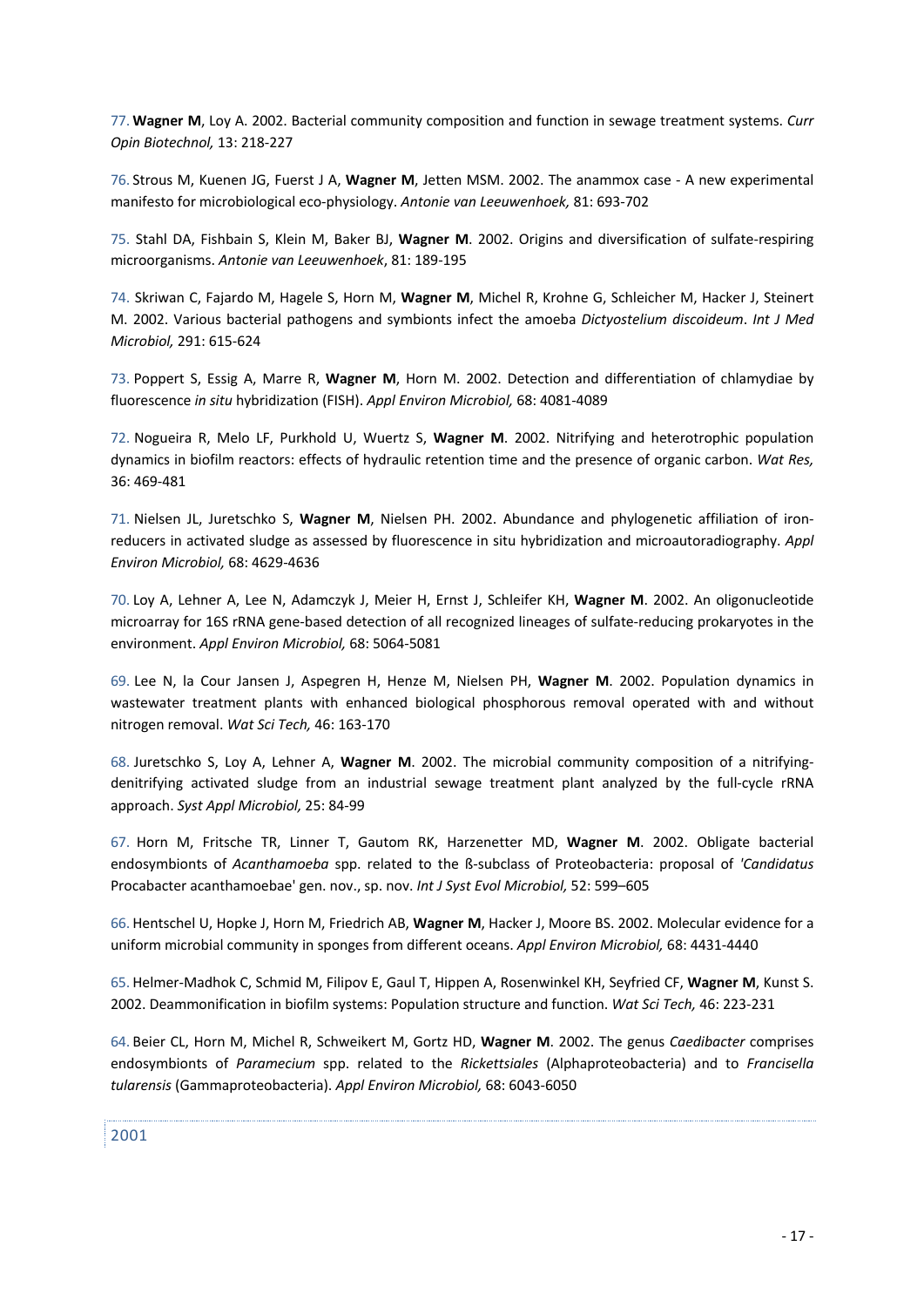63. Sorokin D, Tourova T, Schmid M, **Wagner M**, Koops HP, Kuenen JG, Jetten M. 2001. Isolation and properties of obligately chemolithoautotrophic and extremely alkalitolerant ammonia oxidizing bacteria from Mongolian soda lakes. *Arch Microbiol,* 176: 170-177

62. Schmid MC, Schmitz-Esser S, Jetten M, **Wagner M**. 2001. 16S-23S rDNA intergenic spacer and 23S rDNA of anaerobic ammonium oxidizers: implications for phylogeny and *in situ* detection. *Environ Microbiol,* 3: 450-459

61. Manz W, **Wagner M**, Kalmbach S. 2001. Assessment of metabolic potential of biofilm-associated bacteria. *Methods Enzymol,* 336: 265-76

60. Liebig T, **Wagner M**, Bjerrum L, Denecke M. 2001. Nitrification performance and nitrifier community composition of a chemostat and a membrane-assisted bioreactor for the nitrification of sludge reject waters. *Bioprocess and Biosystems Engineering,* 24: 203-210

59. Klein M, Friedrich M, Roger AJ, Hugenholtz P, Fishbain S, Abicht H, Blackall LL, Stahl DA, **Wagner M**. 2001. Multiple lateral transfer events of dissimilatory sulfite reductase genes between major lineages of sulfatereducing prokaryotes. *J Bacteriol,* 183: 6028-6035

58.Jetten MSM, **Wagner M**, Fuerst J, Schalk J, van Loosdrecht M, Strous M. 2001. Microbiology and application of the anoxic ammonium oxidation 'Anammox' process. *Curr Opin Biotechnol,* 12: 283-288

57. Horn M, **Wagner M**. 2001. Evidence for additional genus-level diversity of *Chlamydiales* in the environment. *FEMS Microbiol Lett,* 204: 71-74

56. Horn M, Harzenetter MD, Linner T, Schmid EN, Muller KD, Michel R, **Wagner M**. 2001. Members of the Cytophaga-Flavobacterium-Bacteroides phylum as intracellular bacteria of acanthamoebae: proposal of *'Candidatus* Amoebophilus asiaticus'. *Environ Microbiol,* 3: 440-449

55. Hentschel U, Schmid M, **Wagner M**, Fieseler L, Gernert C, Hacker J. 2001. Isolation and phylogenetic analysis of bacteria with antimicrobial activities from the Mediterranean sponges *Aplysina aerophoba* and *Aplysina cavernicola*. *FEMS Microbiol Ecol,* 35: 305-312

54. Gieseke A, Purkhold U, **Wagner M**, Amann R, Schramm A. 2001. Community structure and activity dynamics of nitrifying bacteria in a phosphate-removing biofilm. *Appl Environ Microbiol,* 67: 1351-1362

53. Dubilier N, Mülders C, Ferdelmann T, de Beer D, Thiermann F, Klein M, **Wagner M**, Erséus C, Krieger J, Giere O, Amann R. 2001. Endosymbiotic sulphate-reducing and sulphide-oxidizing bacteria in an oligochaete worm. *Nature,* 411: 298-302

52. Daims H, Ramsing NB, Schleifer KH, **Wagner M**. 2001. Cultivation-independent, semiautomatic determination of absolute bacterial cell numbers in environmental samples by fluorescence *in situ* hybridization. *Appl Environ Microbiol,* 67: 5810-5818

51. Daims H, Purkhold U, Bjerrum L, Arnold E, Wilderer PA, **Wagner M**. 2001. Nitrification in sequencing biofilm batch reactors: lessons from molecular approaches. *Wat Sci Tech,* 43: 9-18

50. Daims H, Nielsen JL, Nielsen PH, Schleifer KH, **Wagner M**. 2001. *In situ* characterization of *Nitrospira*-like nitrite-oxidizing bacteria active in waste water treatment plants. *Appl Environ Microbiol,* 67: 5273-5284

49. Bouchez T, Dabert P, **Wagner M**, Godon JJ, Moletta R. 2001. Quantification of bacterial populations in complex ecosystems using fluorescent *in situ* hybridization, confocal laser scanning microscopy and image analysis. Genetics Selection Evolution, 33: S307-S318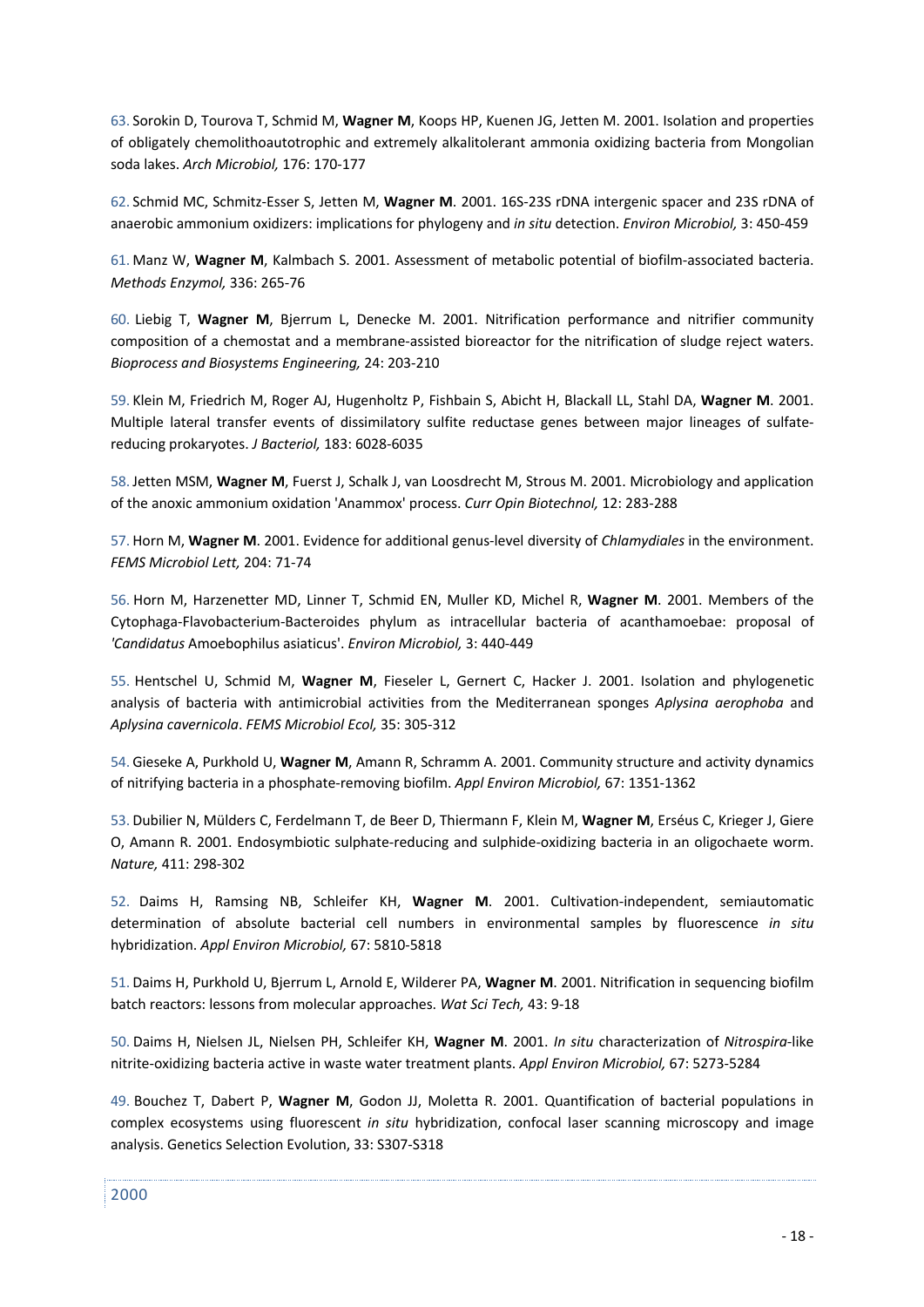48. Schmid M, Twachtmann U, Klein M, Strous M, Juretschko S, Jetten M, Metzger JW, Schleifer KH, **Wagner M**. 2000. Molecular evidence for genus level diversity of bacteria capable of catalyzing anaerobic ammonium oxidation. *Syst Appl Microbiol,* 23: 93-106

47. Rodenacker K, Brühl A, Hausner M, Kühn M, Liebscher V, **Wagner M**, Winkler G, Wuertz S. 2000. Quantification of biofilms in multi-spectral digital volumes from confocal laser-scanning microscopes. *Image Anal Stereol,* 19: 151-156

46. Purkhold U, Pommerening-Röser A, Juretschko S, Schmid MC, Koops HP, **Wagner M**. 2000. Phylogeny of all recognized species of ammonia-oxidizers based on comparative 16S rRNA and *amoA* sequence analysis: implications for molecular diversity surveys. *Appl Environ Microbiol,* 66: 5368-5382

45. Morgenroth E, Obermayer A, Arnold E, Brühl A, **Wagner M**, Wilderer PA. 2000. Effect of long-term idle periods on the performance of sequencing batch reactors. *Wat Science Technol,* 41: 105-113

44. Kanagawa T, Kamagata Y, Aruga S, Kohno T, Horn M, **Wagner M**. 2000. Phylogenetic relationships of filamentous bacteria of the Eikelboom Type 021N isolated from bulking activated sludge and development of an encompassing set of 021N-specific oligonucleotide probes. *Appl Environ Microbiol,* 66: 5043-5052

43. Horn M, **Wagner M**, Muller KD, Schmid EN, Fritsche TR, Schleifer KH, Michel R. 2000. *Neochlamydia hartmannellae* gen. nov. sp. nov. (Parachlamydiaceae), an endoparasite of the amoeba *Hartmannella vermiformis*. *Microbiology*, 146: 1231-1239

42. Fritsche TR, Horn M, **Wagner M**, Herwig RP, Schleifer KH, Gautom RK. 2000. Phylogenetic diversity among geographically dispersed *Chlamydiales* endosymbionts recovered from clinical and environmental isolates of *Acanthamoeba* spp. *Appl Environ Microbiol,* 66: 2613-2619

41. Daims H, Nielsen PH, Nielsen JL, Juretschko S, **Wagner M**. 2000. Novel *Nitrospira*-like bacteria as dominant nitrite-oxidizers in biofilms from wastewater treatment plants: Diversity and *in situ* physiology. *Wat Science Tech,* 41: 85-90

40. Bouchez T, Patureau D, Dabert P, **Wagner M**, Delgenès JP, Moletta R. 2000. Successfull and unsuccessfull bioaugmentation experiments monitored by fluorescent *in situ* hybridization. *Wat Science Tech,* 41: 61-68

39. Bouchez T, Patureau D, Dabert P, Juretschko S, Dore J, Delgenes P, Moletta R, **Wagner M**. 2000. Ecological study of a bioaugmentation failure. *Environ Microbiol,* 2: 179-190

### 1999

38. Thill A, **Wagner M**, Bottero JY. 1999. Confocal scanning laser microscopy as a tool for the determination of 3D floc structure. *J Colloid Interface Sci,* 220: 465-467

37. Snaidr J, Fuchs B, Wallner G, **Wagner M**, Schleifer KH, Amann R. 1999. Phylogeny and in situ identification of a morphologically conspicuous bacterium *Candidatus* "Magnospira bakii" present at very low frequency in activated sludge. *Environ Microbiol,* 1: 125-135

36. Schramm A, Santegoeds CM, Nielsen HK, Ploug H, **Wagner M**, Pribyl M, Wanner J, Amann R, de Beer D. 1999. On the occurrence of anoxic microniches, denitrification, and sulfate reduction in aerated activated sludge. *Appl Environ Microbiol,* 65: 4189-4196

35. Pellegrin V, Juretschko S, **Wagner M**, Cottenceau G. 1999. Morphological and biochemical properties of *Sphaerotilus* sp. isolated from paper mill slimes. *Appl Environ Microbiol,* 65: 156-162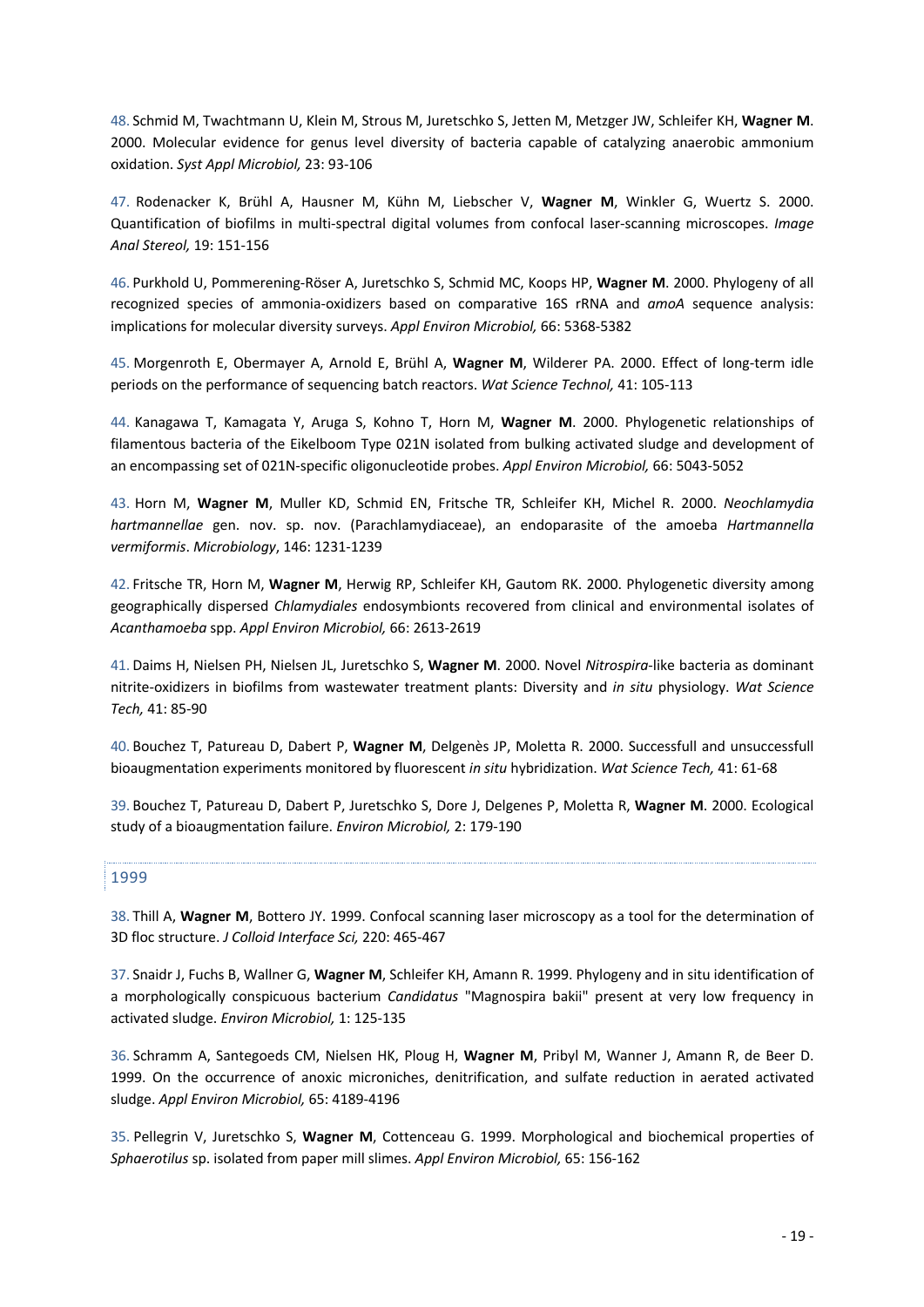34. Nielsen PH, Andreasen K, Lee N, **Wagner M**. 1999. Use of microautoradiography and fluorescent *in situ* hybridization for characterization of microbial activity in activated sludge. *Wat Sci Tech,* 39: 1-9

33. Minz D, Flax JL, Green SJ, Muyzer G, Cohen Y, **Wagner M**, Rittmann BE, Stahl DA. 1999. Diversity of sulfatereducing bacteria in oxic and anoxic regions of a microbial mat characterized by comparative analysis of dissimilatory sulfite reductase genes. *Appl Environ Microbiol,* 65: 4666-4671

32. Lee N, Nielsen PH, Andreasen KH, Juretschko S, Nielsen JL, Schleifer KH, **Wagner M**. 1999. Combination of fluorescent *in situ* hybridization and microautoradiography - a new tool for structure-function analyses in microbial ecology. *Appl Environ Microbiol,* 65: 1289-1297

31. Horn M, Fritsche TR, Gautom RK, Schleifer KH, **Wagner M**. 1999. Novel bacterial endosymbionts of *Acanthamoeba* isolates related to the Paramecium symbiont *Caedibacter caryophilus*. *Environ Microbiol,* 1: 357-367

30. Helmer C, Kunst S, Juretschko S, Schmid MC, Schleifer KH, **Wagner M**. 1999. Nitrogen loss in a nitrifying biofilm system. *Wat Sci Tech,* 39: 13-21

29. Fritsche TR, Horn M, Seyedirashti S, Gautom RK, Schleifer KH, **Wagner M**. 1999. *In situ* detection of novel bacterial endosymbionts of *Acanthamoeba* spp. phylogenetically related to members of the *Rickettsiales*. *Appl Environ Microbiol* 65: 206-212

28. Daims H, Bruhl A, Amann R, Schleifer KH, **Wagner M**. 1999. Probe EUB338 is insufficient for the detection of all Bacteria: Development and evaluation of a more comprehensive probe set. *Syst Appl Microbiol,* 22: 434-444

27. Bond PL, Erhart R, **Wagner M**, Keller J, Blackall LL. 1999. Identification of some of the major groups of bacteria in efficient and nonefficient biological phosphorus removal activated sludge systems. *Appl Environ Microbiol,* 65: 4077-4084

### 1998

26. **Wagner M**, Schmid M, Juretschko S, Trebesius KH, Bubert A, Goebel W, Schleifer KH. 1998. *In situ* detection of a virulence factor mRNA and 16S rRNA in *Listeria monocytogenes*. *FEMS Microbiol Lett,* 160: 159-168

25. **Wagner M**, Roger AJ, Flax JL, Brusseau GA, Stahl DA. 1998. Phylogeny of dissimilatory sulfite reductases supports an early origin of sulfate respiration. *J Bacteriol,* 180: 2975-2982

24. **Wagner M**, Noguera DR, Juretschko S, Rath G, Koops HP, Schleifer KH. 1998. Combining fluorescent *in situ* hybridization (FISH) with cultivation and mathematical modeling to study population structure and function of ammonia-oxidizing bacteria in activated sludge. *Wat Sci Tech* 37: 441-449

23. Schuppler M, **Wagner M**, Schon G, Gobel UB. 1998. *In situ* identification of nocardioform actinomycetes in activated sludge using fluorescent rRNA-targeted oligonucleotide probes. *Microbiology,* 144: 249-259

22. Schramm A, De Beer D, **Wagner M**, Amann R. 1998. *Nitrosospira* sp. and *Nitrospira* sp. as dominant populations in a nitrifying fluidized bed reactor: Identification and activity *in situ*. *Appl Environ Microbiol,* 64: 3480-3485

21. Schleifer K-H, **Wagner M**. 1998. *In situ* detection and identification of bacteria prior to their cultivation. *Bioscience Microflora,* 17: 15-22

20.Nielsen PH, Andreasen K, **Wagner M**, Blackall LL, Lemmer H, Seviour RJ. 1998. Variability of Type 021N in activated sludge as determined by *in situ* substrate uptake pattern and in situ hybridization with fluorescent rRNA-targeted probes. *Wat Sci Tech,* 37: 423-430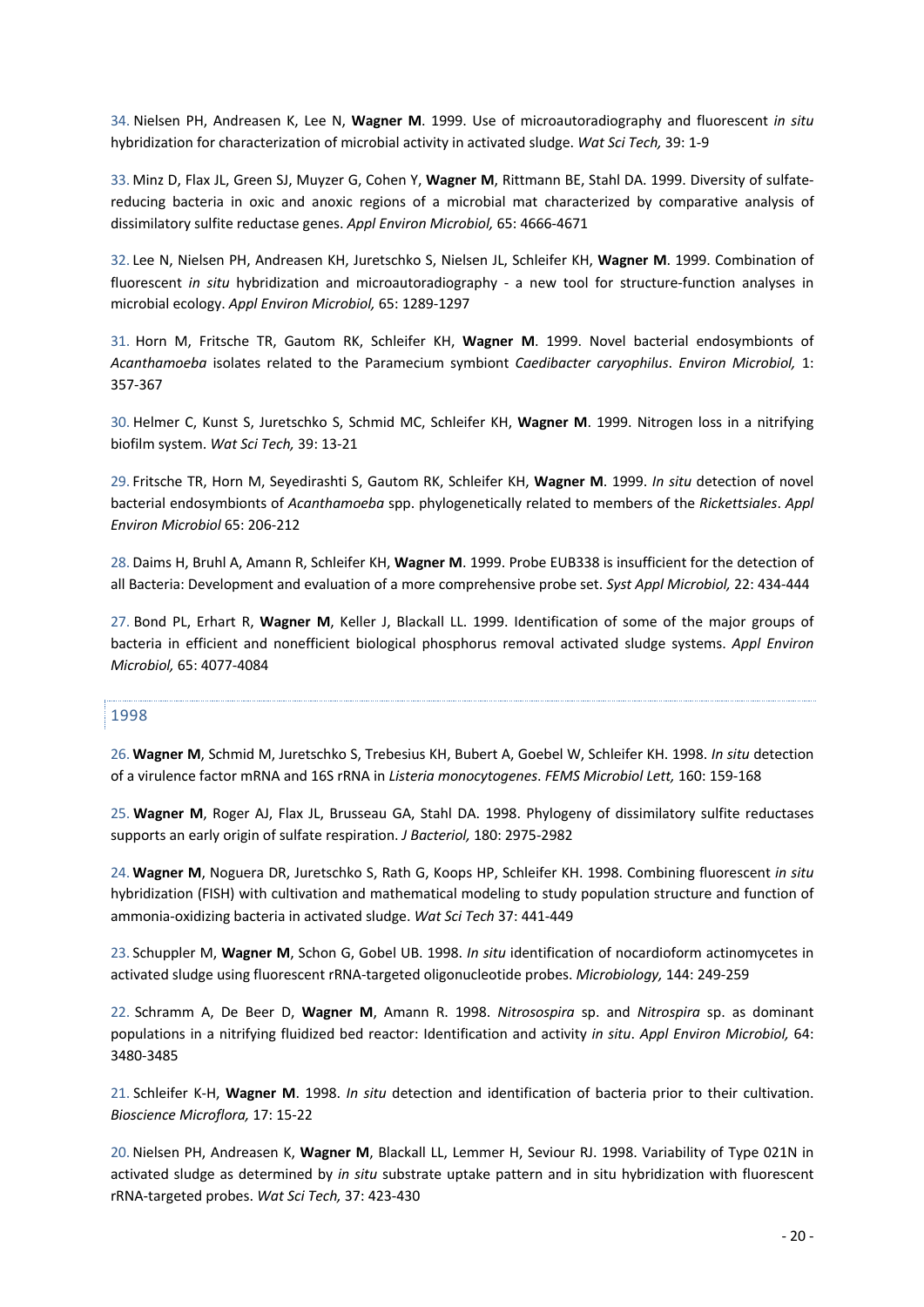19. Moter A, Leist G, Rudolph R, Schrank K, Choi BK, **Wagner M**, Gobel UB. 1998. Fluorescent *in situ* hybridization shows spatial distribution of yet uncultured Treponemes in biopsies from digital dermatitis lesions. *Microbiology,* 144: 2459-2467

18. Kühn M, Hausner M, Bungartz H-J, **Wagner M**, Wilderer PA, Wuertz S. 1998. Semi-automated confocal laser scanning microscopy and image processing for the analysis of biofilms. *Appl Environ Microbiol,* 64: 4115-4127

17.Juretschko S, Timmermann G, Schmid M, Schleifer KH, Pommerening-Roser A, Koops HP, **Wagner M**. 1998. Combined molecular and conventional analyses of nitrifying bacterium diversity in activated sludge: *Nitrosococcus mobilis* and *Nitrospira*-like bacteria as dominant populations. *Appl Environ Microbiol,* 64: 3042- 3051

16. Amann R, Lemmer H, **Wagner M**. 1998. Monitoring the community structures of wastewater treatment plants: a comparison of old and new techniques. *FEMS Microbiol Ecol,* 25: 205-216

### 1997

15. Fry NK, Frederickson JK, Fishbain S, **Wagner M**, Stahl DA. 1997. Phylogenetic analysis of microbial communities associated with two deep, anaerobic, alkaline aquifers. *Appl Environ Microbiol,* 63: 1498-1504

#### 1996

14. **Wagner M**, Rath G, Koops H-P, Flood J, Amann R. 1996. *In situ* analysis of nitrifying bacteria in sewage treatment plants. *Wat Sci Tech,* 34: 237-244

13. Mobarry BK, **Wagner M**, Urbain V, Rittmann BE, Stahl DA. 1996. Phylogenetic probes for analyzing abundance and spatial organization of nitrifying bacteria. *Appl Environ Microbiol,* 62: 2156-2162

12. Kampfer P, Erhart R, Beimfohr C, Bohringer J, **Wagner M**, Amann R. 1996. Characterization of bacterial communities from activated sludge: Culture-dependent numerical identification versus *in situ* identification using group- and genus-specific rRNA-targeted oligonucleotide probes. *Microb Ecol,* 32: 101-121

11. Amann R, Snaidr J, **Wagner M**, Ludwig W, Schleifer KH. 1996. *In situ* visualization of high genetic diversity in a natural microbial community. *J Bacteriol,* 178: 3496-3500

### 1995

10. **Wagner M**, Rath G, Amann R, Koops H-P, Schleifer KH. 1995. *In situ* identification of ammonia-oxidizing bacteria. *Syst Appl Microbiol,* 17: 251-264

9. Rossello-Mora RA, **Wagner M**, Amann R, Schleifer KH. 1995. The abundance of *Zoogloea ramigera* in sewage treatment plants. *Appl Environ Microbiol,* 61: 702-707

#### 1994

8. **Wagner M**, Erhart R, Manz W, Amann R, Lemmer H, Wedi D, Schleifer KH. 1994. Development of an rRNAtargeted oligonucleotide probe specific for the genus *Acinetobacter* and its application for *in situ* monitoring in activated sludge. *Appl Environ Microbiol,* 60: 792-800

7. **Wagner M**, Assmus B, Hartmann A, Hutzler P, Amann R. 1994. *In situ* analysis of microbial consortia in activated sludge using fluorescently labelled, rRNA-targeted oligonucleotide probes and confocal scanning laser microscopy. *J Microscopy,* 176: 181-187